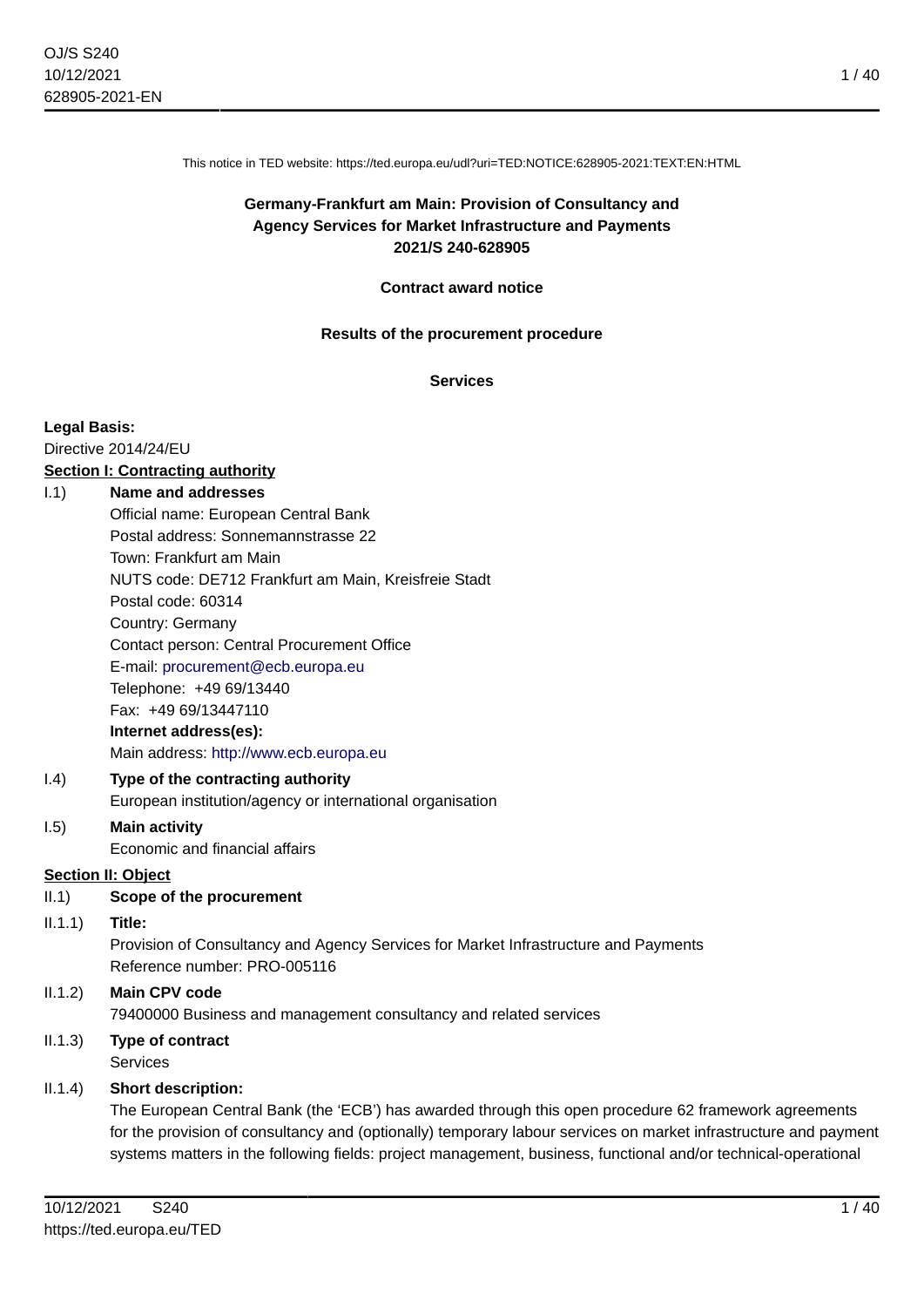consultancy, market products and market development consultancy, testing and migrations services, operational risk management, information security and cyber resilience support, as well as, R&D/Innovation research and technological development services. The scope of the procurement is divided into eight lots (see section II.2) and is further detailed in the procurement documents.

## II.1.6) **Information about lots**

This contract is divided into lots: yes

- II.1.7) **Total value of the procurement (excluding VAT)** Value excluding VAT: 20 000 000.00 EUR
- II.2) **Description**

## II.2.1) **Title:**

Business, Technical, and Operational Services Lot No: 1

## II.2.2) **Additional CPV code(s)**

79400000 Business and management consultancy and related services 79430000 Crisis management services 66170000 Financial consultancy, financial transaction processing and clearing-house services 66171000 Financial consultancy services 72240000 Systems analysis and programming services 66152000 Financial market regulatory services

#### II.2.3) **Place of performance**

NUTS code: DE712 Frankfurt am Main, Kreisfreie Stadt

Main site or place of performance:

Mainly on the ECB premises in Frankfurt am Main area (on-site) and/or at other locations (off-site/off-shore), as stated in the procurement documents.

## II.2.4) **Description of the procurement:**

Lot 1 includes activities related to providing technical expertise on analysing systemic risk in financial market infrastructures; on crisis exercise support; on financial modeling and analytical services including services pricing; on application development for TARGET services; on providing expertise on related the development and assessment of regulatory policy and supervisory frameworks as well as their operationalisation/compliance assessment support; consultancy on advanced/big data analytics as well as academic and other research services related to the TARGET services. It also includes activities covering academic research and quantitative analysis of transaction data (including methodological approaches and empirical analysis).

#### II.2.5) **Award criteria**

Quality criterion - Name: Quality of the technical offer / Weighting: 50 % Price - Weighting: 50 %

## II.2.11) **Information about options**

Options: yes Description of options: The ECB may unilaterally extend the duration of the contract by up to 12 additional months.

## II.2.13) **Information about European Union funds**

The procurement is related to a project and/or programme financed by European Union funds: no

## II.2.14) **Additional information**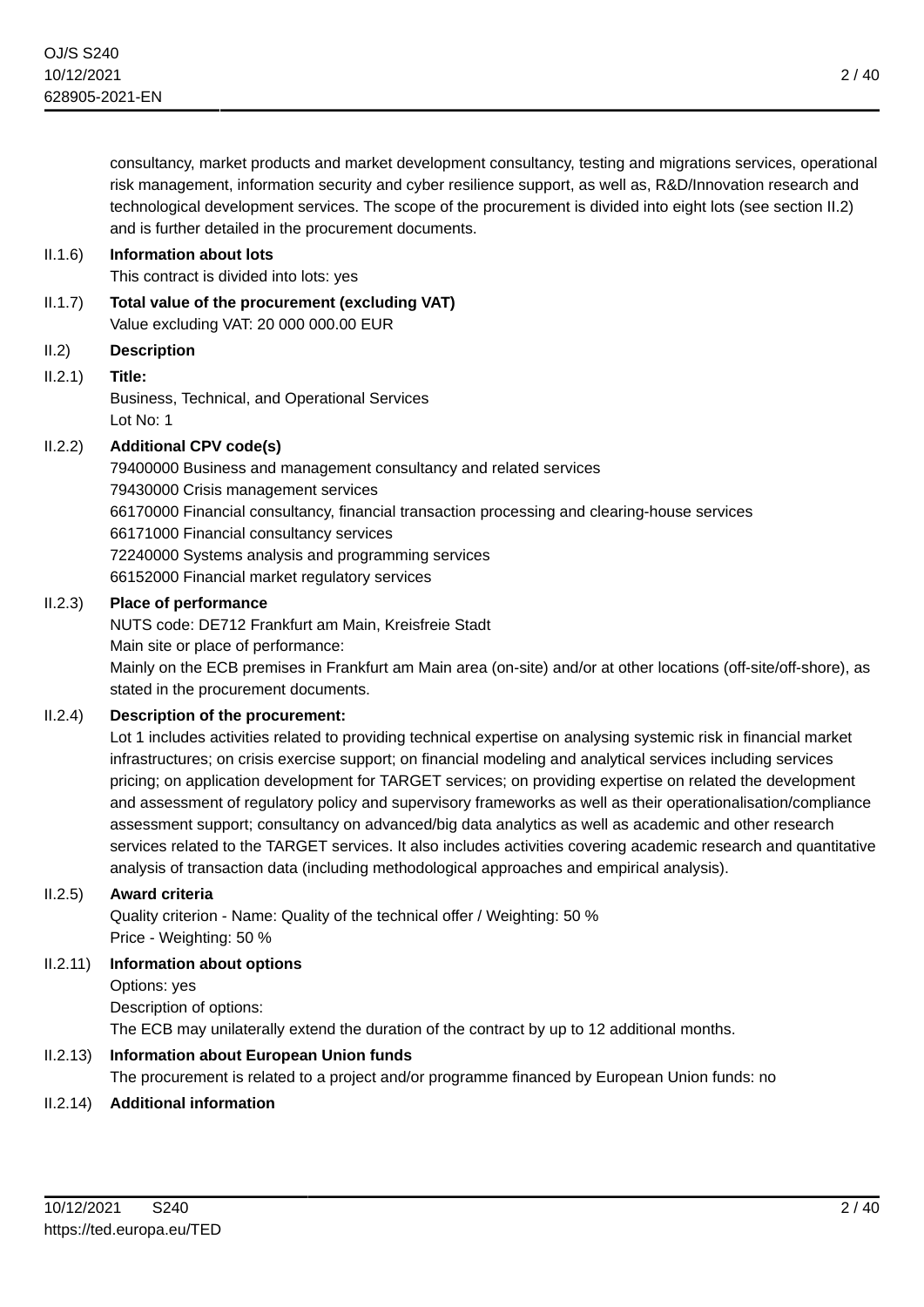The total value of the procurement referred to in Section II.1.7) of this Contract Award Notice refers exclusively to the value of the contracts being awarded for the lot(s) referred to in this Contract Award Notice. In the event the ECB exercises the extension option referred to in Section II.2.11), the volume and value of the affected contract(s) will increase accordingly.

## II.2) **Description**

#### II.2.1) **Title:**

Testing and Migration Services Lot No: 2

## II.2.2) **Additional CPV code(s)**

72226000 System software acceptance testing consultancy services 72254000 Software testing 72254100 Systems testing services

## II.2.3) **Place of performance**

NUTS code: DE712 Frankfurt am Main, Kreisfreie Stadt Main site or place of performance: Mainly on the ECB premises in Frankfurt am Main area (on-site) and/or at other locations (off-site/off-shore), as stated in the procurement documents.

## II.2.4) **Description of the procurement:**

Lot 2 includes activities related to testing and migration services for projects and maintenance releases: preparation of testing and migration and establishment of the related processes; processes and tools for release management testing; services for test and migration strategies; management and coordination related to testing and migration; test execution, reporting and test tooling services.

#### II.2.5) **Award criteria**

Quality criterion - Name: Quality of the technical offer / Weighting: 50 % Price - Weighting: 50 %

#### II.2.11) **Information about options**

Options: yes Description of options: The ECB may unilaterally extend the duration of the contract by up to 12 additional months.

## II.2.13) **Information about European Union funds**

The procurement is related to a project and/or programme financed by European Union funds: no

## II.2.14) **Additional information**

The total value of the procurement referred to in Section II.1.7) of this Contract Award Notice refers exclusively to the value of the contracts being awarded for the lot(s) referred to in this Contract Award Notice. In the event the ECB exercises the extension option referred to in Section II.2.11), the volume and value of the affected contract(s) will increase accordingly.

#### II.2) **Description**

## II.2.1) **Title:**

Project Management Services Lot No: 3

## II.2.2) **Additional CPV code(s)**

72224000 Project management consultancy services 72222100 Information systems or technology strategic review services 72212331 Project management software development services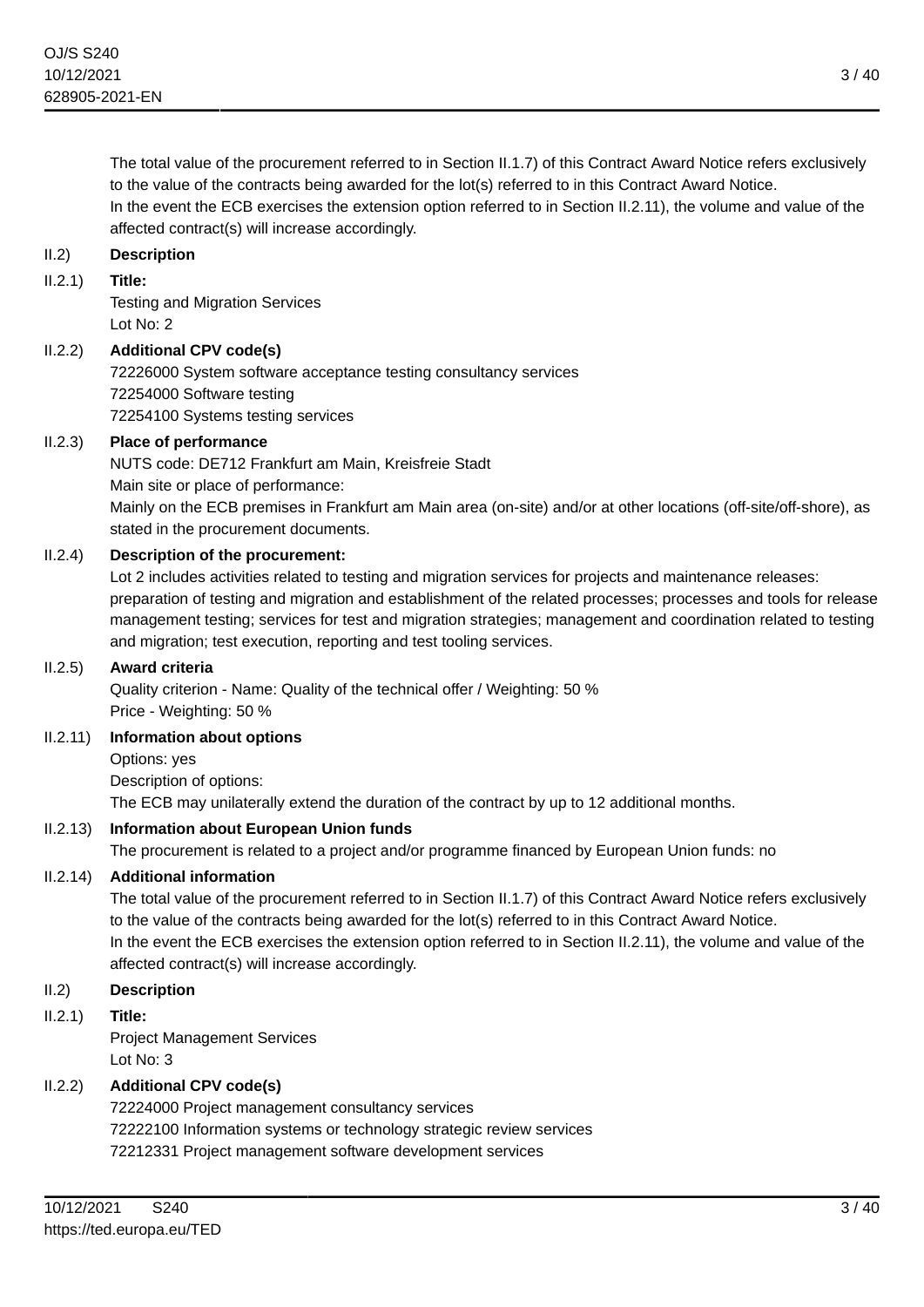#### II.2.3) **Place of performance**

NUTS code: DE712 Frankfurt am Main, Kreisfreie Stadt Main site or place of performance:

Mainly on the ECB premises in Frankfurt am Main area (on-site) and/or at other locations (off-site/off-shore), as stated in the procurement documents.

#### II.2.4) **Description of the procurement:**

Lot 3 includes activities related to the business and plan management; project and risk management; change and release management; project management concerning innovative products and/or infrastructure projects; demonstration/presentation of such; establishing and conducting monitoring frameworks; interacting with service providers as well as other internal and external stakeholders etc.

#### II.2.5) **Award criteria**

Quality criterion - Name: Quality of the technical offer / Weighting: 50 % Price - Weighting: 50 %

#### II.2.11) **Information about options**

Options: yes

Description of options:

The ECB may unilaterally extend the duration of the contract by up to 12 additional months.

#### II.2.13) **Information about European Union funds**

The procurement is related to a project and/or programme financed by European Union funds: no

#### II.2.14) **Additional information**

The total value of the procurement referred to in Section II.1.7) of this Contract Award Notice refers exclusively to the value of the contracts being awarded for the lot(s) referred to in this Contract Award Notice. In the event the ECB exercises the extension option referred to in Section II.2.11), the volume and value of the affected contract(s) will increase accordingly.

## II.2) **Description**

II.2.1) **Title:**

Functional Services Lot No: 4

#### II.2.2) **Additional CPV code(s)**

72220000 Systems and technical consultancy services 66150000 Financial markets administration services

#### II.2.3) **Place of performance**

NUTS code: DE712 Frankfurt am Main, Kreisfreie Stadt Main site or place of performance:

Mainly on the ECB premises in Frankfurt am Main area (on-site) and/or at other locations (off-site/off-shore), as stated in the procurement documents.

#### II.2.4) **Description of the procurement:**

Lot 4 includes activities related to advice and support for functional services on payment, securities settlement as well and issuance and collateral management systems; for drafting functional solution papers or business/ user requirements; for advising on functional/technical topics; for compiling, managing, analysing and providing advice on change requests and the change management processes; for the interaction with the service providers, as well as other internal and external stakeholders.

#### II.2.5) **Award criteria**

Quality criterion - Name: Quality of the technical offer / Weighting: 50 %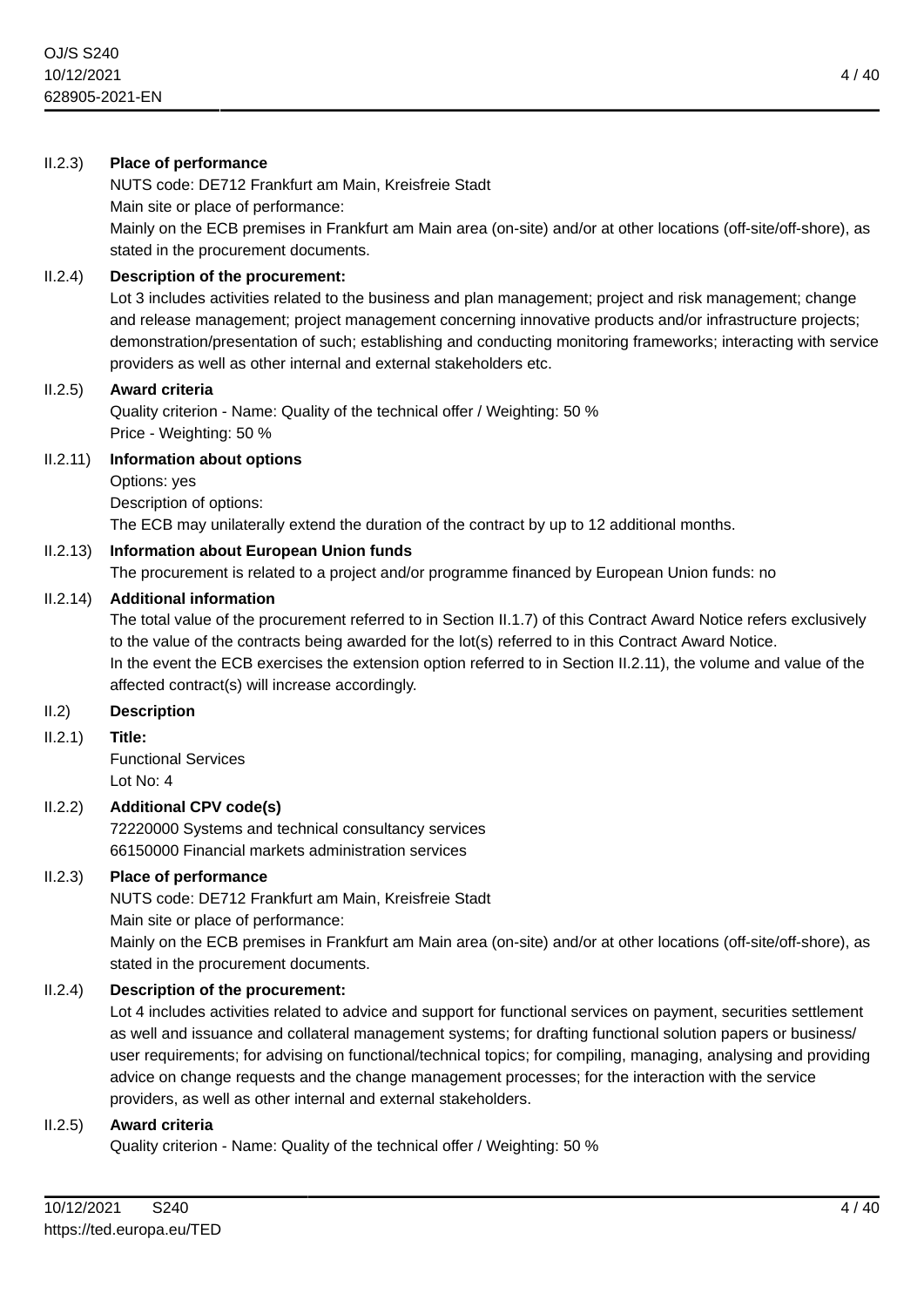Price - Weighting: 50 %

#### II.2.11) **Information about options**

Options: yes

Description of options:

The ECB may unilaterally extend the duration of the contract by up to 12 additional months.

#### II.2.13) **Information about European Union funds**

The procurement is related to a project and/or programme financed by European Union funds: no

#### II.2.14) **Additional information**

The total value of the procurement referred to in Section II.1.7) of this Contract Award Notice refers exclusively to the value of the contracts being awarded for the lot(s) referred to in this Contract Award Notice. In the event the ECB exercises the extension option referred to in Section II.2.11), the volume and value of the affected contract(s) will increase accordingly.

## II.2) **Description**

#### II.2.1) **Title:**

Market Product and Market Development Services Lot No: 5

## II.2.2) **Additional CPV code(s)**

79400000 Business and management consultancy and related services 66150000 Financial markets administration services 66111000 Central bank services 66151000 Financial market operational services 79300000 Market and economic research; polling and statistics 79418000 Procurement consultancy services

#### II.2.3) **Place of performance**

NUTS code: DE712 Frankfurt am Main, Kreisfreie Stadt

Main site or place of performance:

Mainly on the ECB premises in Frankfurt am Main area (on-site) and/or at other locations (off-site/off-shore), as stated in the procurement documents.

#### II.2.4) **Description of the procurement:**

Lot 5 includes activities related to market product and market development such as analysing market trends and practices; assessment of available solutions in the field of payment, clearing and settlement services as well as in liquidity management; contributing to the works on securities settlement harmonisation; support and consultancy services related to procurement and acquisition procedures, legal and contract management and high level advice on specific projects.

#### II.2.5) **Award criteria**

Quality criterion - Name: Quality of the technical offer / Weighting: 50 % Price - Weighting: 50 %

#### II.2.11) **Information about options**

Options: yes Description of options: The ECB may unilaterally extend the duration of the contract by up to 12 additional months.

## II.2.13) **Information about European Union funds**

The procurement is related to a project and/or programme financed by European Union funds: no

#### II.2.14) **Additional information**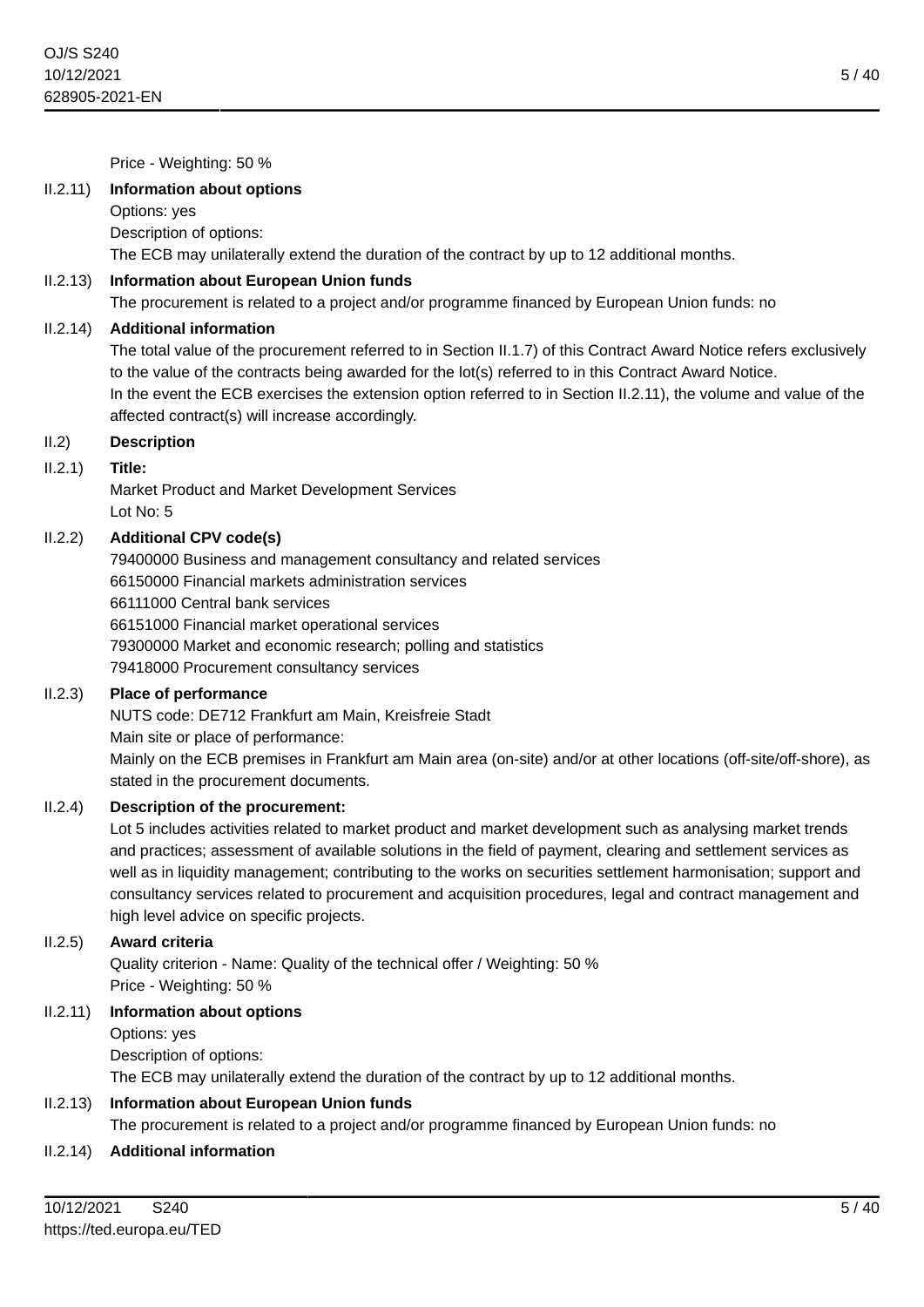The total value of the procurement referred to in Section II.1.7) of this Contract Award Notice refers exclusively to the value of the contracts being awarded for the lot(s) referred to in this Contract Award Notice. In the event the ECB exercises the extension option referred to in Section II.2.11), the volume and value of the affected contract(s) will increase accordingly.

## II.2) **Description**

#### II.2.1) **Title:**

Operational Risk Management Support Services Lot No: 6

## II.2.2) **Additional CPV code(s)**

79400000 Business and management consultancy and related services

#### II.2.3) **Place of performance**

NUTS code: DE712 Frankfurt am Main, Kreisfreie Stadt Main site or place of performance:

Mainly on the ECB premises in Frankfurt am Main area (on-site) and/or at other locations (off-site/off-shore), as stated in the procurement documents.

## II.2.4) **Description of the procurement:**

Lot 6 includes activities related to the operational risk management: support for running independent risk assessments for each of the TARGET services; creation and maintenance of risk/issue registers for services, applications and systems in operation; documenting related process descriptions and/or workflow charts; selection and implementation of risk management tools and methodologies; assessing TARGET services risk management maturity; providing support and advice for the development of risk management strategies and their implementation as well as the elaboration of work programmes.

#### II.2.5) **Award criteria**

Quality criterion - Name: Quality of the technical offer / Weighting: 50 % Price - Weighting: 50 %

#### II.2.11) **Information about options**

Options: yes Description of options: The ECB may unilaterally extend the duration of the contract by up to 12 additional months.

## II.2.13) **Information about European Union funds**

The procurement is related to a project and/or programme financed by European Union funds: no

## II.2.14) **Additional information**

The total value of the procurement referred to in Section II.1.7) of this Contract Award Notice refers exclusively to the value of the contracts being awarded for the lot(s) referred to in this Contract Award Notice. In the event the ECB exercises the extension option referred to in Section II.2.11), the volume and value of the affected contract(s) will increase accordingly.

#### II.2) **Description**

#### II.2.1) **Title:**

Information Security and Cyber Resilience Support Services Lot No: 7

#### II.2.2) **Additional CPV code(s)**

72220000 Systems and technical consultancy services 72240000 Systems analysis and programming services

#### II.2.3) **Place of performance**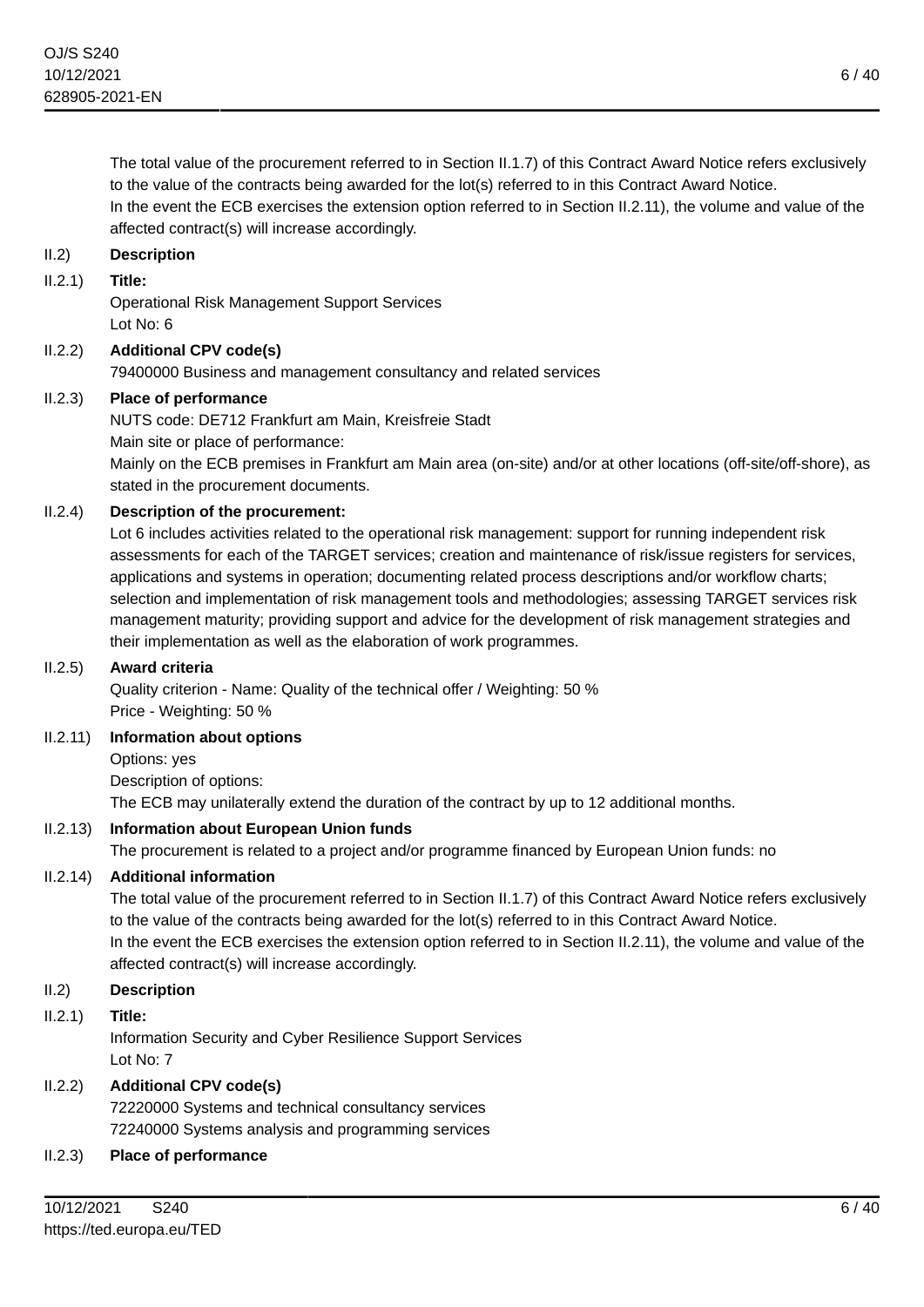NUTS code: DE712 Frankfurt am Main, Kreisfreie Stadt Main site or place of performance: Mainly on the ECB premises in Frankfurt am Main area (on-site) and/or at other locations (off-site/off-shore), as stated in the procurement documents.

## II.2.4) **Description of the procurement:**

Lot 7 includes activities related to assessment and review of information security and cyber resilience policies for TARGET services; assessment of change requests from an information security and cyber resilience perspective and the impact on threats and operational/cyber risks; assessment of the implementation and operation of information security and cyber resilience controls; organisation, planning and risk management for red team exercises e.g. according to TIBER-EU framework; etc.

## II.2.5) **Award criteria**

Quality criterion - Name: Quality of the technical offer / Weighting: 50 % Price - Weighting: 50 %

## II.2.11) **Information about options**

Options: yes

Description of options:

The ECB may unilaterally extend the duration of the contract by up to 12 additional months.

## II.2.13) **Information about European Union funds**

The procurement is related to a project and/or programme financed by European Union funds: no

## II.2.14) **Additional information**

The total value of the procurement referred to in Section II.1.7) of this Contract Award Notice refers exclusively to the value of the contracts being awarded for the lot(s) referred to in this Contract Award Notice. In the event the ECB exercises the extension option referred to in Section II.2.11), the volume and value of the affected contract(s) will increase accordingly.

## II.2) **Description**

#### II.2.1) **Title:**

R&D/Innovation Research/Technological Development Services Lot No: 8

## II.2.2) **Additional CPV code(s)**

73200000 Research and development consultancy services 73100000 Research and experimental development services 79310000 Market research services

## II.2.3) **Place of performance**

NUTS code: DE712 Frankfurt am Main, Kreisfreie Stadt Main site or place of performance:

Mainly on the ECB premises in Frankfurt am Main area (on-site) and/or at other locations (off-site/off-shore), as stated in the procurement documents.

## II.2.4) **Description of the procurement:**

Lot 8 includes activities covering innovation management and research and development in the field of market infrastructures and payments clearing and settlement. In addition, it covers experimentation with new technologies, tools and services; testing and integration of innovative solutions; and consulting on functional, technical and consumer requirements for the innovative product and/or service development.

#### II.2.5) **Award criteria**

Quality criterion - Name: Quality of the technical offer / Weighting: 50 %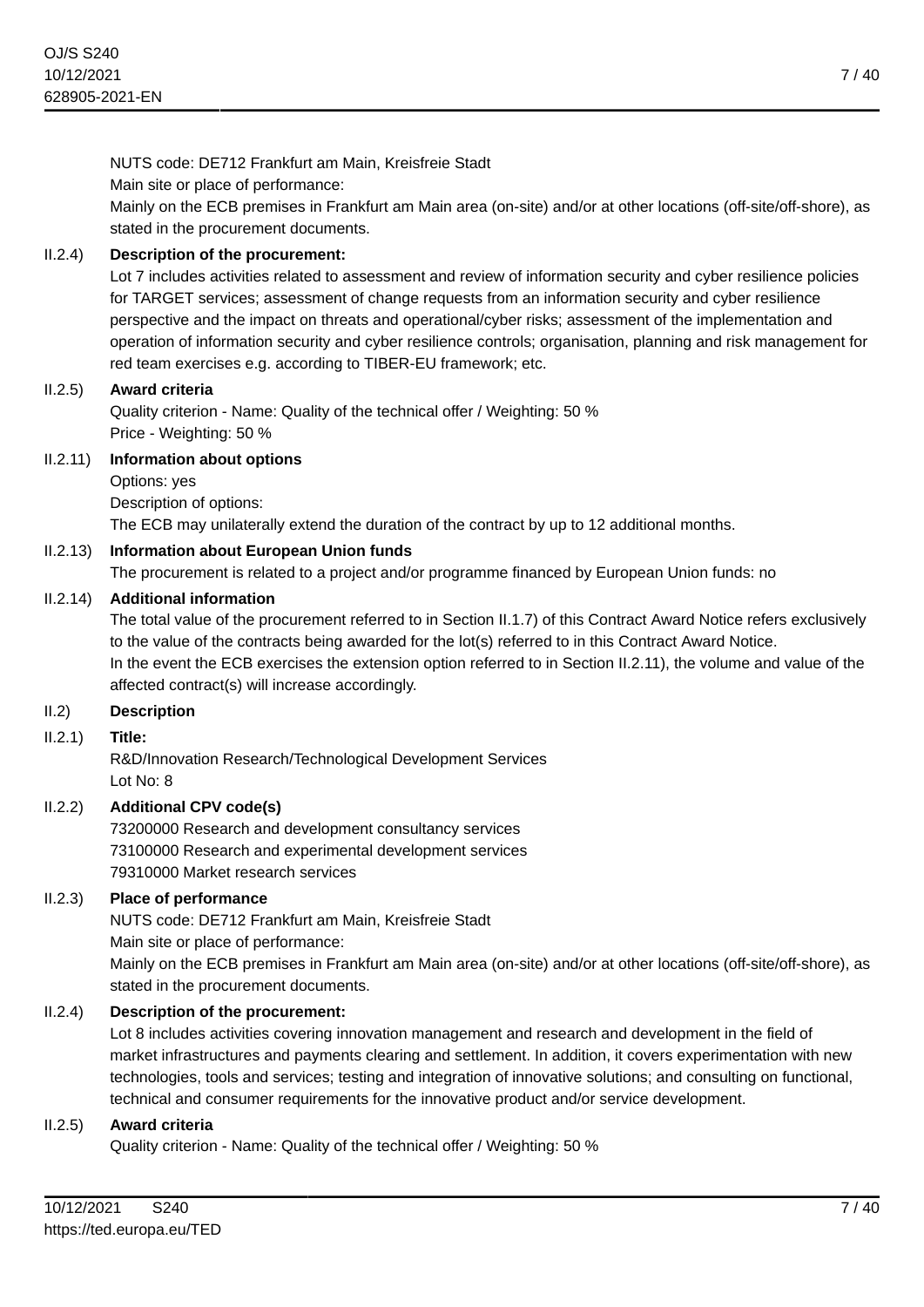Price - Weighting: 50 %

#### II.2.11) **Information about options**

Options: yes

Description of options:

The ECB may unilaterally extend the duration of the contract by up to 12 additional months.

#### II.2.13) **Information about European Union funds**

The procurement is related to a project and/or programme financed by European Union funds: no

#### II.2.14) **Additional information**

The total value of the procurement referred to in Section II.1.7) of this Contract Award Notice refers exclusively to the value of the contracts being awarded for the lot(s) referred to in this Contract Award Notice. In the event the ECB exercises the extension option referred to in Section II.2.11), the volume and value of the affected contract(s) will increase accordingly.

## **Section IV: Procedure**

- IV.1) **Description**
- IV.1.1) **Type of procedure** Open procedure
- IV.1.3) **Information about a framework agreement or a dynamic purchasing system** The procurement involves the establishment of a framework agreement
- IV.1.8) **Information about the Government Procurement Agreement (GPA)** The procurement is covered by the Government Procurement Agreement: no
- IV.2) **Administrative information**
- IV.2.1) **Previous publication concerning this procedure** Notice number in the OJ S: [2020/S 199-481365](https://ted.europa.eu/udl?uri=TED:NOTICE:481365-2020:TEXT:EN:HTML)
- IV.2.8) **Information about termination of dynamic purchasing system**

#### IV.2.9) **Information about termination of call for competition in the form of a prior information notice**

#### **Section V: Award of contract**

**Lot No:** 1

**Title:**

Business, Technical, and Operational Services

A contract/lot is awarded: yes

#### V.2) **Award of contract**

- V.2.1) **Date of conclusion of the contract:** 24/08/2021
- V.2.2) **Information about tenders** Number of tenders received: 15 The contract has been awarded to a group of economic operators: no

- Official name: IBM Deutschland GmbH Town: Frankfurt NUTS code: DE7 Hessen Country: Germany The contractor is an SME: no
- V.2.4) **Information on value of the contract/lot (excluding VAT)**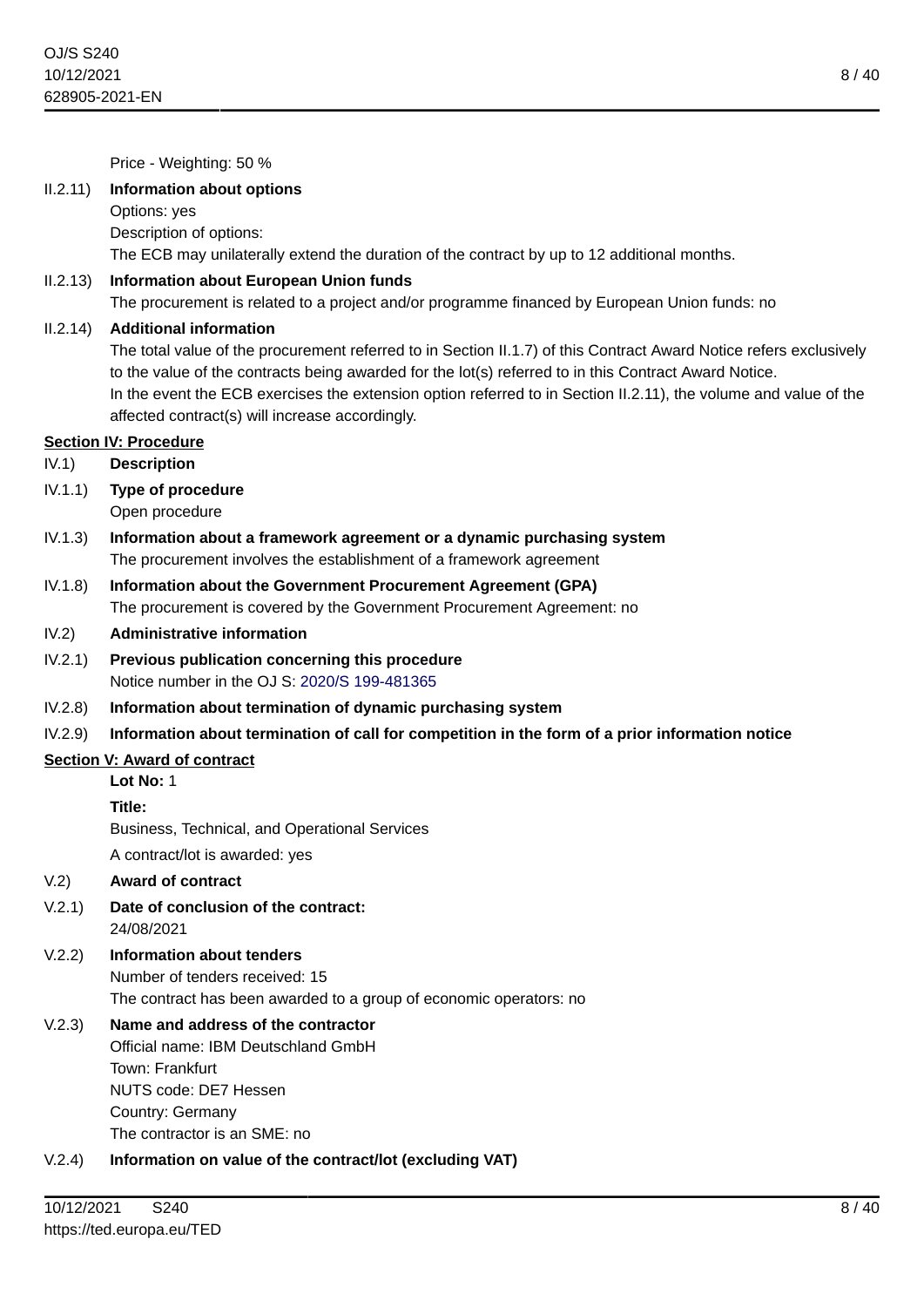|        | Total value of the contract/lot: 3 175 000.00 EUR                            |
|--------|------------------------------------------------------------------------------|
| V.2.5) | Information about subcontracting                                             |
|        | <b>Section V: Award of contract</b>                                          |
|        | Lot No: 1                                                                    |
|        | Title:                                                                       |
|        | Business, Technical, and Operational Services                                |
|        | A contract/lot is awarded: yes                                               |
| V.2)   | <b>Award of contract</b>                                                     |
| V.2.1) | Date of conclusion of the contract:<br>27/08/2021                            |
| V.2.2) | Information about tenders                                                    |
|        | Number of tenders received: 15                                               |
|        | The contract has been awarded to a group of economic operators: no           |
| V.2.3) | Name and address of the contractor                                           |
|        | Official name: Tata Consultancy Services Deutschland GmbH<br>Town: Frankfurt |
|        | NUTS code: DE7 Hessen                                                        |
|        | Country: Germany                                                             |
|        | The contractor is an SME: no                                                 |
| V.2.4) | Information on value of the contract/lot (excluding VAT)                     |
|        | Total value of the contract/lot: 3 175 000.00 EUR                            |
| V.2.5) | Information about subcontracting                                             |
|        | <b>Section V: Award of contract</b>                                          |
|        | Lot No: 1                                                                    |
|        | Title:                                                                       |
|        | Business, Technical, and Operational Services                                |
|        | A contract/lot is awarded: yes                                               |
| V.2)   | <b>Award of contract</b>                                                     |
| V.2.1) | Date of conclusion of the contract:<br>03/09/2021                            |
| V.2.2) | <b>Information about tenders</b>                                             |
|        | Number of tenders received: 15                                               |
|        | The contract has been awarded to a group of economic operators: no           |
| V.2.3) | Name and address of the contractor                                           |
|        | Official name: Capgemini Deutschland GmbH<br>Town: Frankfurt                 |
|        | NUTS code: DE7 Hessen                                                        |
|        | Country: Germany                                                             |
|        | The contractor is an SME: no                                                 |
| V.2.4) | Information on value of the contract/lot (excluding VAT)                     |
|        | Total value of the contract/lot: 3 175 000.00 EUR                            |

V.2.5) **Information about subcontracting**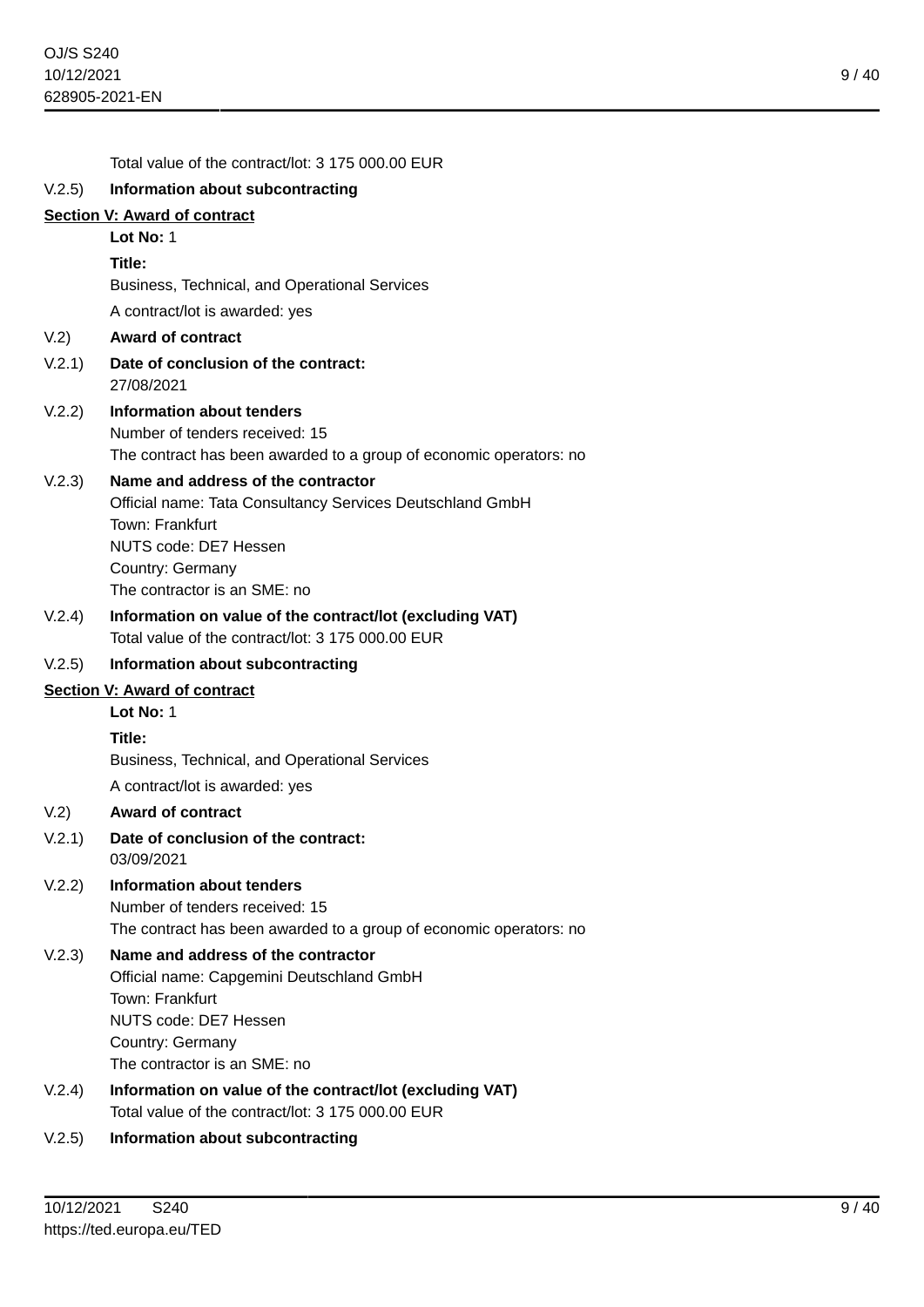| <b>Section V: Award of contract</b> |                                                                                                                                                                                         |  |
|-------------------------------------|-----------------------------------------------------------------------------------------------------------------------------------------------------------------------------------------|--|
|                                     | Lot No: 1                                                                                                                                                                               |  |
|                                     | Title:                                                                                                                                                                                  |  |
|                                     | Business, Technical, and Operational Services                                                                                                                                           |  |
|                                     | A contract/lot is awarded: yes                                                                                                                                                          |  |
| V.2)                                | <b>Award of contract</b>                                                                                                                                                                |  |
| V.2.1)                              | Date of conclusion of the contract:<br>26/08/2021                                                                                                                                       |  |
| V.2.2)                              | Information about tenders<br>Number of tenders received: 15<br>The contract has been awarded to a group of economic operators: no                                                       |  |
| V.2.3)                              | Name and address of the contractor<br>Official name: Grant Thornton Corporate Finance Ltd<br>Town: Dublin<br>NUTS code: IE0 Ireland<br>Country: Ireland<br>The contractor is an SME: no |  |
| V.2.4)                              | Information on value of the contract/lot (excluding VAT)<br>Total value of the contract/lot: 3 175 000.00 EUR                                                                           |  |
| V.2.5)                              | Information about subcontracting                                                                                                                                                        |  |
| Section V: Award of contract        |                                                                                                                                                                                         |  |
|                                     | Lot No: 1                                                                                                                                                                               |  |
|                                     | Title:                                                                                                                                                                                  |  |
|                                     | Business, Technical, and Operational Services                                                                                                                                           |  |
|                                     | A contract/lot is awarded: yes                                                                                                                                                          |  |
| V.2)                                | <b>Award of contract</b>                                                                                                                                                                |  |
| V.2.1)                              | Date of conclusion of the contract:<br>23/09/2021                                                                                                                                       |  |
| V.2.2)                              | Information about tenders<br>Number of tenders received: 15<br>The contract has been awarded to a group of economic operators: no                                                       |  |
| V.2.3)                              | Name and address of the contractor<br>Official name: NTT DATA Deutschland GmbH<br>Town: Frankfurt<br>NUTS code: DE7 Hessen<br>Country: Germany<br>The contractor is an SME: no          |  |
| V.2.4)                              | Information on value of the contract/lot (excluding VAT)<br>Total value of the contract/lot: 3 175 000.00 EUR                                                                           |  |
| V.2.5)                              | Information about subcontracting                                                                                                                                                        |  |
|                                     | Section V: Award of contract                                                                                                                                                            |  |
|                                     | Lot No: 1                                                                                                                                                                               |  |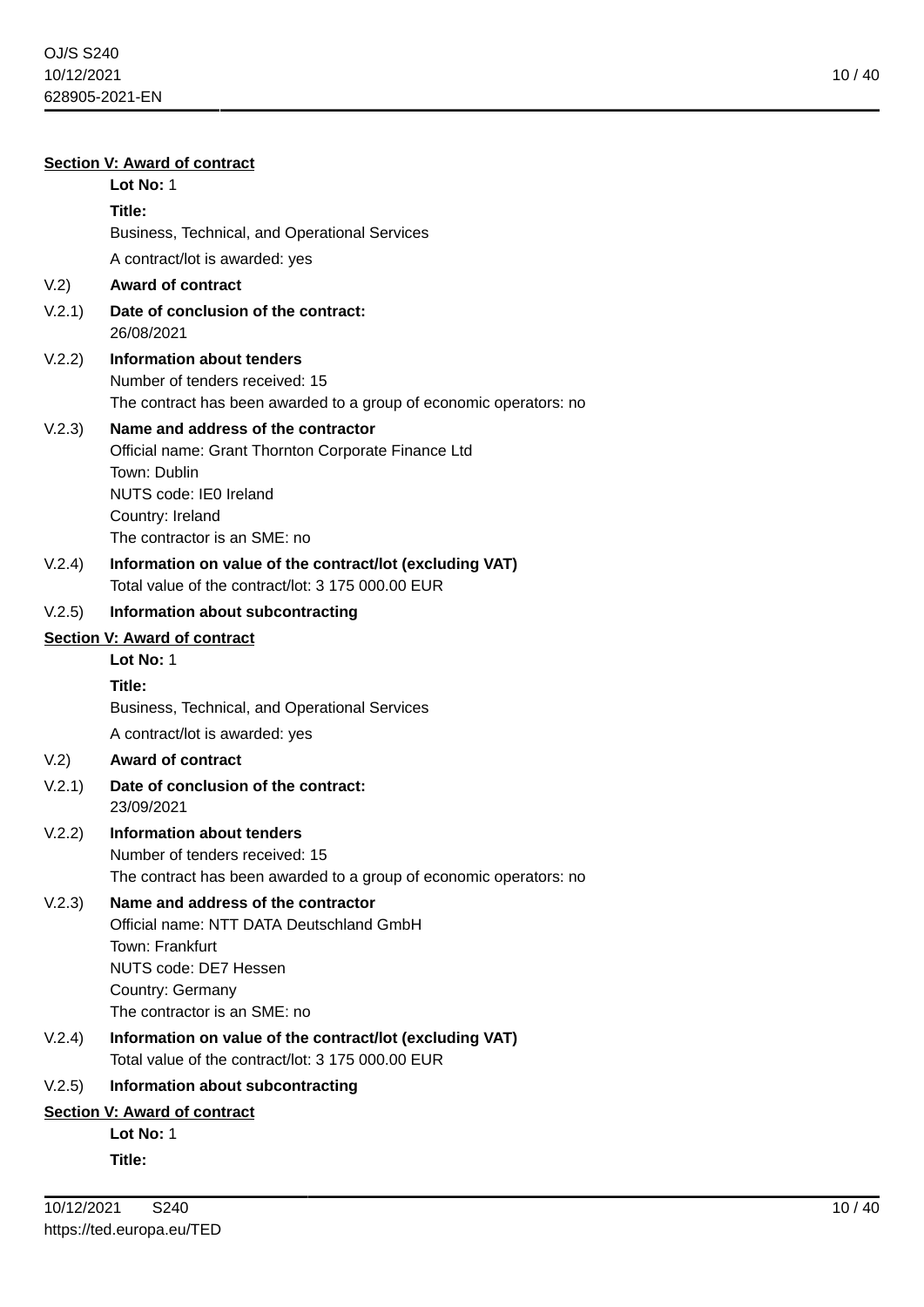Business, Technical, and Operational Services A contract/lot is awarded: yes V.2) **Award of contract** V.2.1) **Date of conclusion of the contract:** V.2.2) **Information about tenders** Number of tenders received: 15 The contract has been awarded to a group of economic operators: no V.2.3) **Name and address of the contractor** Official name: Deloitte Consulting GmbH Town: Frankfurt NUTS code: DE7 Hessen Country: Germany The contractor is an SME: no V.2.4) **Information on value of the contract/lot (excluding VAT)** Total value of the contract/lot: 3 175 000.00 EUR V.2.5) **Information about subcontracting Section V: Award of contract Lot No:** 2 **Title:** Testing and Migration Services A contract/lot is awarded: yes V.2) **Award of contract** V.2.1) **Date of conclusion of the contract:** 25/08/2021 V.2.2) **Information about tenders** Number of tenders received: 28 The contract has been awarded to a group of economic operators: no V.2.3) **Name and address of the contractor** Official name: Infosys Limited Zweigniederlassung Deutschland Town: Frankfurt NUTS code: DE7 Hessen Country: Germany The contractor is an SME: no V.2.4) **Information on value of the contract/lot (excluding VAT)** Total value of the contract/lot: 6 700 000.00 EUR V.2.5) **Information about subcontracting Section V: Award of contract Lot No:** 2 **Title:**

Testing and Migration Services

A contract/lot is awarded: yes

# V.2) **Award of contract**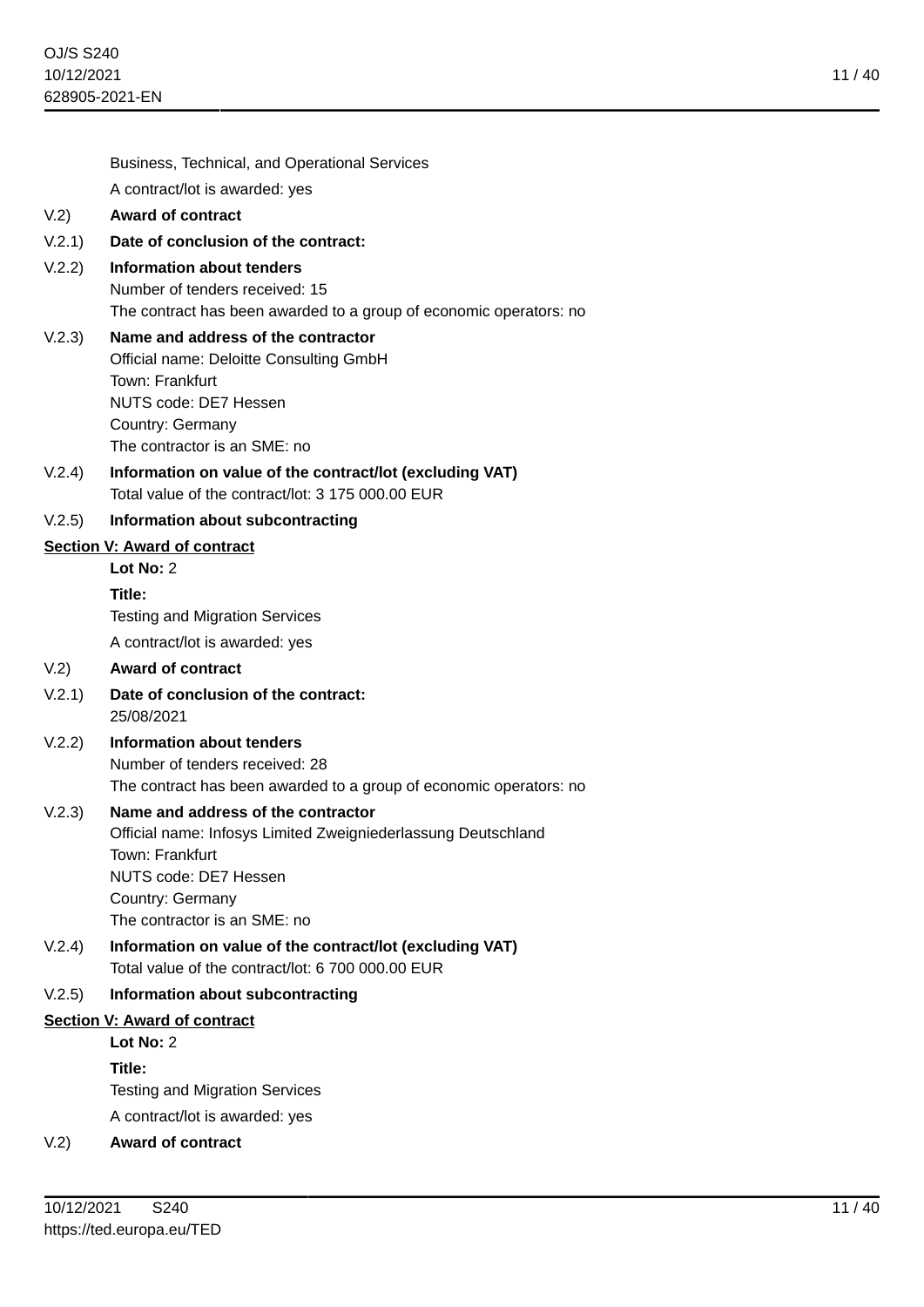| V.2.1) | Date of conclusion of the contract:<br>27/08/2021                                                                                                                                               |
|--------|-------------------------------------------------------------------------------------------------------------------------------------------------------------------------------------------------|
| V.2.2) | <b>Information about tenders</b><br>Number of tenders received: 28<br>The contract has been awarded to a group of economic operators: no                                                        |
| V.2.3) | Name and address of the contractor<br>Official name: Tata Consultancy Services Deutschland GmbH<br>Town: Frankfurt<br>NUTS code: DE7 Hessen<br>Country: Germany<br>The contractor is an SME: no |
| V.2.4) | Information on value of the contract/lot (excluding VAT)<br>Total value of the contract/lot: 6 700 000,00 EUR                                                                                   |
| V.2.5) | Information about subcontracting                                                                                                                                                                |
|        | <b>Section V: Award of contract</b>                                                                                                                                                             |
|        | Lot No: 2                                                                                                                                                                                       |
|        | Title:                                                                                                                                                                                          |
|        | <b>Testing and Migration Services</b>                                                                                                                                                           |
|        | A contract/lot is awarded: yes                                                                                                                                                                  |
| V.2)   | <b>Award of contract</b>                                                                                                                                                                        |
| V.2.1) | Date of conclusion of the contract:                                                                                                                                                             |
| V.2.2) | <b>Information about tenders</b><br>Number of tenders received: 28<br>The contract has been awarded to a group of economic operators: no                                                        |
| V.2.3) | Name and address of the contractor<br>Official name: Groupe Infotel SA<br>Town: Neuilly sur Seine<br>NUTS code: FR1 Ile-de-France<br>Country: France<br>The contractor is an SME: no            |
| V.2.4) | Information on value of the contract/lot (excluding VAT)<br>Total value of the contract/lot: 6 700 000.00 EUR                                                                                   |
| V.2.5) | Information about subcontracting                                                                                                                                                                |
|        | <b>Section V: Award of contract</b>                                                                                                                                                             |
|        | Lot No: $2$                                                                                                                                                                                     |

**Lot No:** 2 **Title:** Testing and Migration Services A contract/lot is awarded: yes

## V.2) **Award of contract**

- V.2.1) **Date of conclusion of the contract:** 24/08/2021
- V.2.2) **Information about tenders** Number of tenders received: 28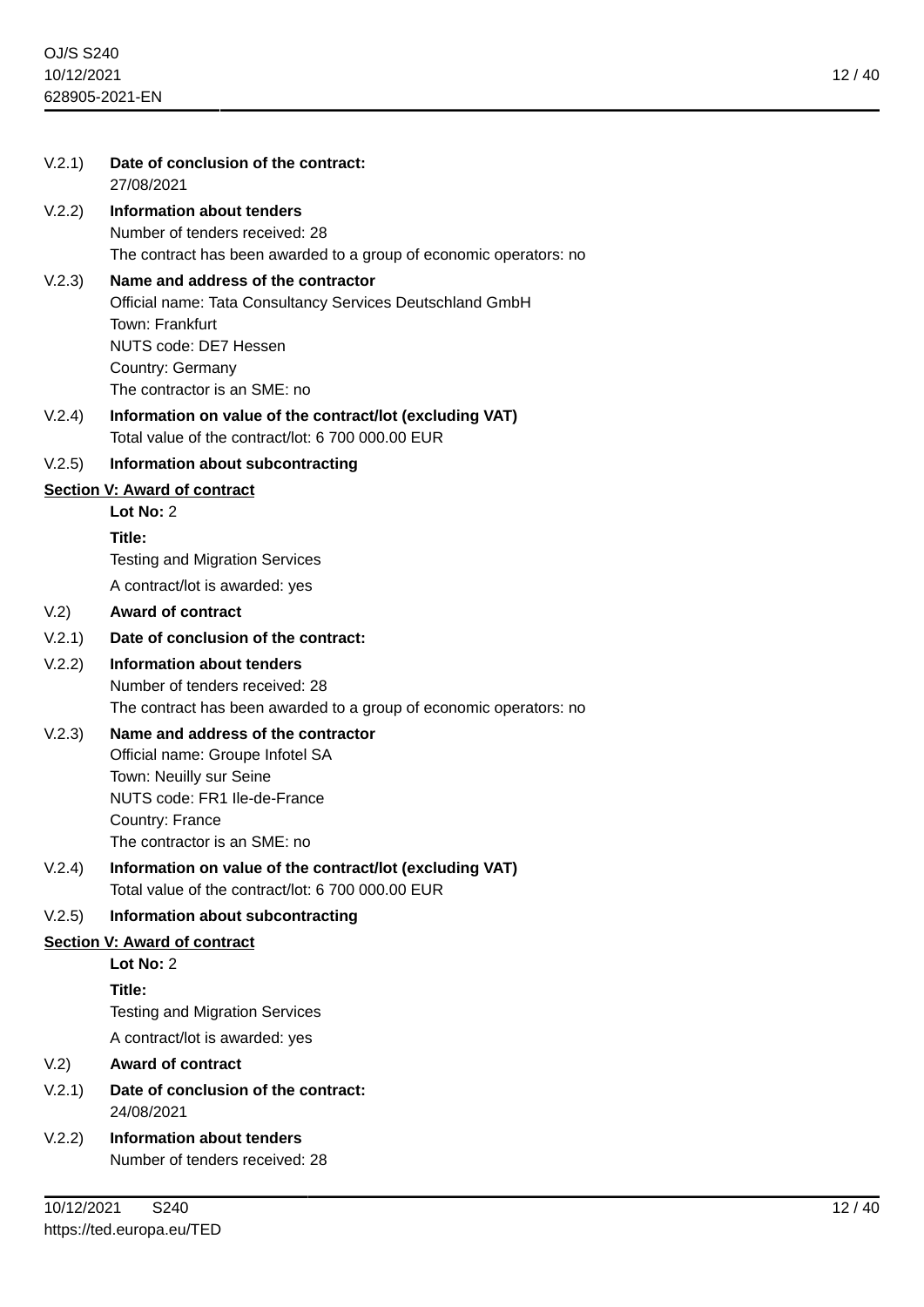The contract has been awarded to a group of economic operators: no

## V.2.3) **Name and address of the contractor**

Official name: IBM Deutschland GmbH Town: Frankufrt NUTS code: DE7 Hessen Country: Germany

The contractor is an SME: no

V.2.4) **Information on value of the contract/lot (excluding VAT)** Total value of the contract/lot: 6 700 000.00 EUR

#### V.2.5) **Information about subcontracting**

#### **Section V: Award of contract**

#### **Lot No:** 2

#### **Title:**

Testing and Migration Services

A contract/lot is awarded: yes

#### V.2) **Award of contract**

## V.2.1) **Date of conclusion of the contract:** 30/08/2021

## V.2.2) **Information about tenders** Number of tenders received: 28 The contract has been awarded to a group of economic operators: no

## V.2.3) **Name and address of the contractor**

Official name: Coforge GmbH Town: Frankfurt NUTS code: DE7 Hessen Country: Germany The contractor is an SME: no

#### V.2.4) **Information on value of the contract/lot (excluding VAT)** Total value of the contract/lot: 6 700 000.00 EUR

#### V.2.5) **Information about subcontracting**

## **Section V: Award of contract**

**Lot No:** 2

**Title:**

Testing and Migration Services

A contract/lot is awarded: yes

## V.2) **Award of contract**

- V.2.1) **Date of conclusion of the contract:** 07/09/2021
- V.2.2) **Information about tenders** Number of tenders received: 28 The contract has been awarded to a group of economic operators: no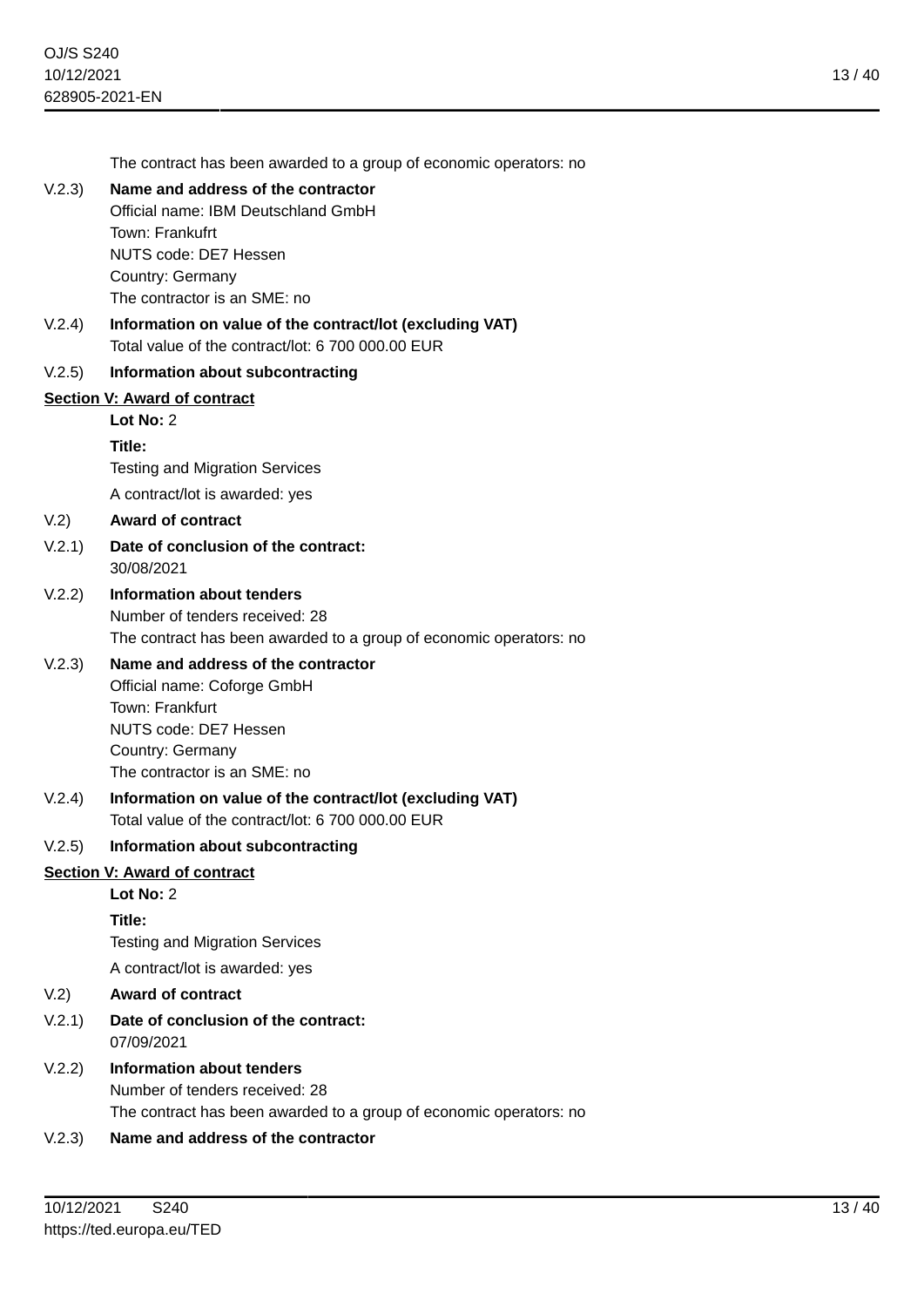|        | Official name: DXC Technology Germany GmbH<br>Town: Eschborn                                                  |
|--------|---------------------------------------------------------------------------------------------------------------|
|        | NUTS code: DE7 Hessen                                                                                         |
|        | Country: Germany                                                                                              |
|        | The contractor is an SME: no                                                                                  |
| V.2.4) | Information on value of the contract/lot (excluding VAT)<br>Total value of the contract/lot: 6 700 000.00 EUR |
| V.2.5) | Information about subcontracting                                                                              |
|        | Section V: Award of contract                                                                                  |
|        | Lot No: 2                                                                                                     |
|        | Title:                                                                                                        |
|        | <b>Testing and Migration Services</b>                                                                         |
|        | A contract/lot is awarded: yes                                                                                |
| V.2)   | <b>Award of contract</b>                                                                                      |
| V.2.1) | Date of conclusion of the contract:<br>03/09/2021                                                             |
| V.2.2) | Information about tenders                                                                                     |
|        | Number of tenders received: 28                                                                                |
|        | The contract has been awarded to a group of economic operators: no                                            |
| V.2.3) | Name and address of the contractor                                                                            |
|        | Official name: Deloitte Consulting GmbH                                                                       |
|        | Town: Frankfurt<br>NUTS code: DE7 Hessen                                                                      |
|        | Country: Germany                                                                                              |
|        | The contractor is an SME: no                                                                                  |
| V.2.4) | Information on value of the contract/lot (excluding VAT)<br>Total value of the contract/lot: 6 700 000.00 EUR |
|        |                                                                                                               |
| V.2.5) | Information about subcontracting                                                                              |
|        | Section V: Award of contract<br>Lot No: 2                                                                     |
|        |                                                                                                               |
|        | Title:<br><b>Testing and Migration Services</b>                                                               |
|        | A contract/lot is awarded: yes                                                                                |
|        | <b>Award of contract</b>                                                                                      |
| V.2)   |                                                                                                               |
| V.2.1) | Date of conclusion of the contract:<br>24/08/2021                                                             |
| V.2.2) | <b>Information about tenders</b><br>Number of tenders received: 28                                            |

The contract has been awarded to a group of economic operators: no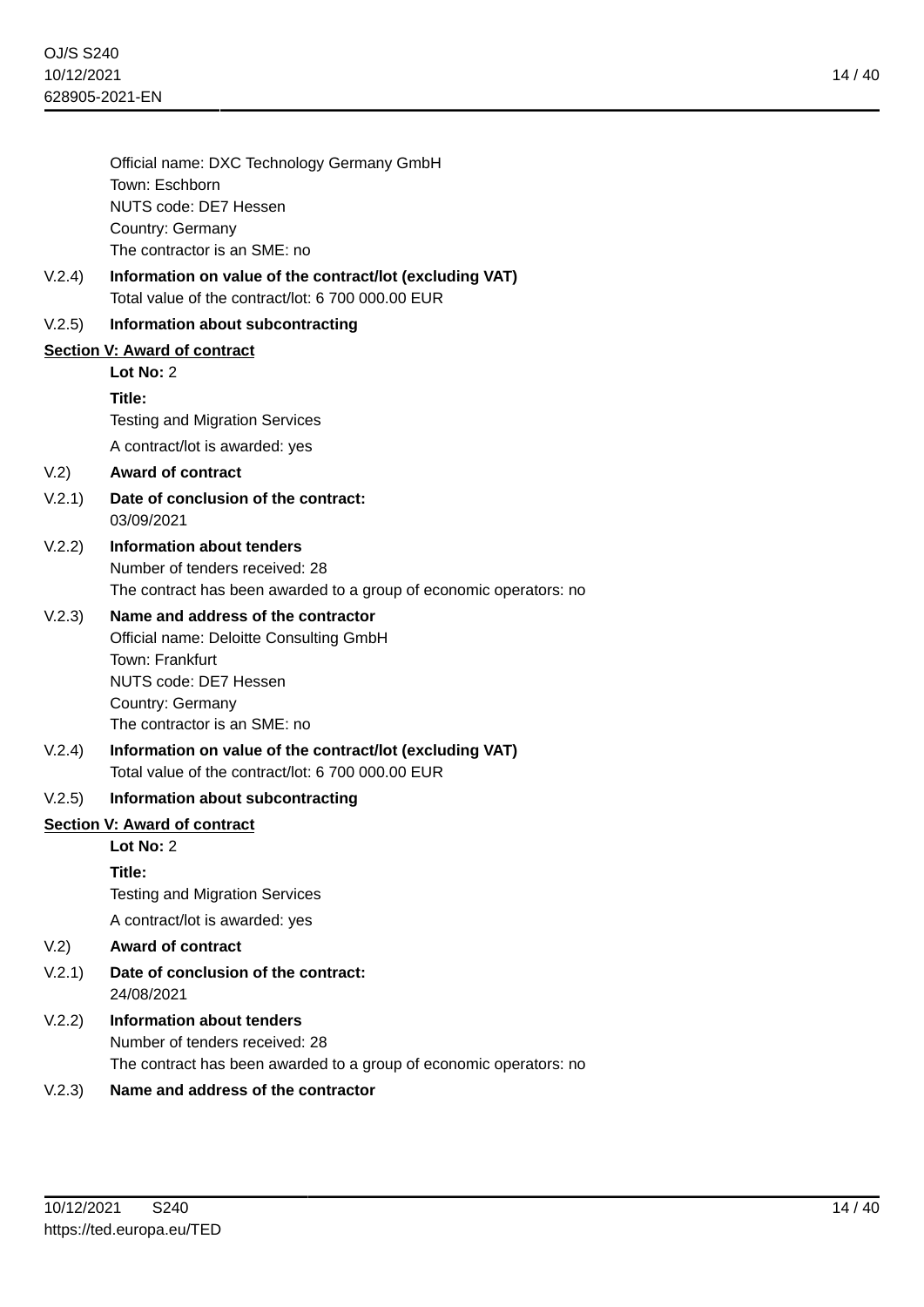V.2.4) **Information on value of the contract/lot (excluding VAT)** Total value of the contract/lot: 6 700 000.00 EUR

## V.2.5) **Information about subcontracting**

## **Section V: Award of contract**

**Lot No:** 2

**Title:**

Testing and Migration Services

A contract/lot is awarded: yes

# V.2) **Award of contract**

- V.2.1) **Date of conclusion of the contract:** 26/08/2021
- V.2.2) **Information about tenders** Number of tenders received: 28 The contract has been awarded to a group of economic operators: no

# V.2.3) **Name and address of the contractor**

Official name: Nagarro GmbH Town: Munich NUTS code: DE2 Bayern Country: Germany The contractor is an SME: no

V.2.4) **Information on value of the contract/lot (excluding VAT)** Total value of the contract/lot: 6 700 000.00 EUR

# V.2.5) **Information about subcontracting**

## **Section V: Award of contract**

## **Lot No:** 2

**Title:**

Testing and Migration Services

A contract/lot is awarded: yes

- V.2) **Award of contract**
- V.2.1) **Date of conclusion of the contract:** 26/08/2021
- V.2.2) **Information about tenders** Number of tenders received: 28 The contract has been awarded to a group of economic operators: no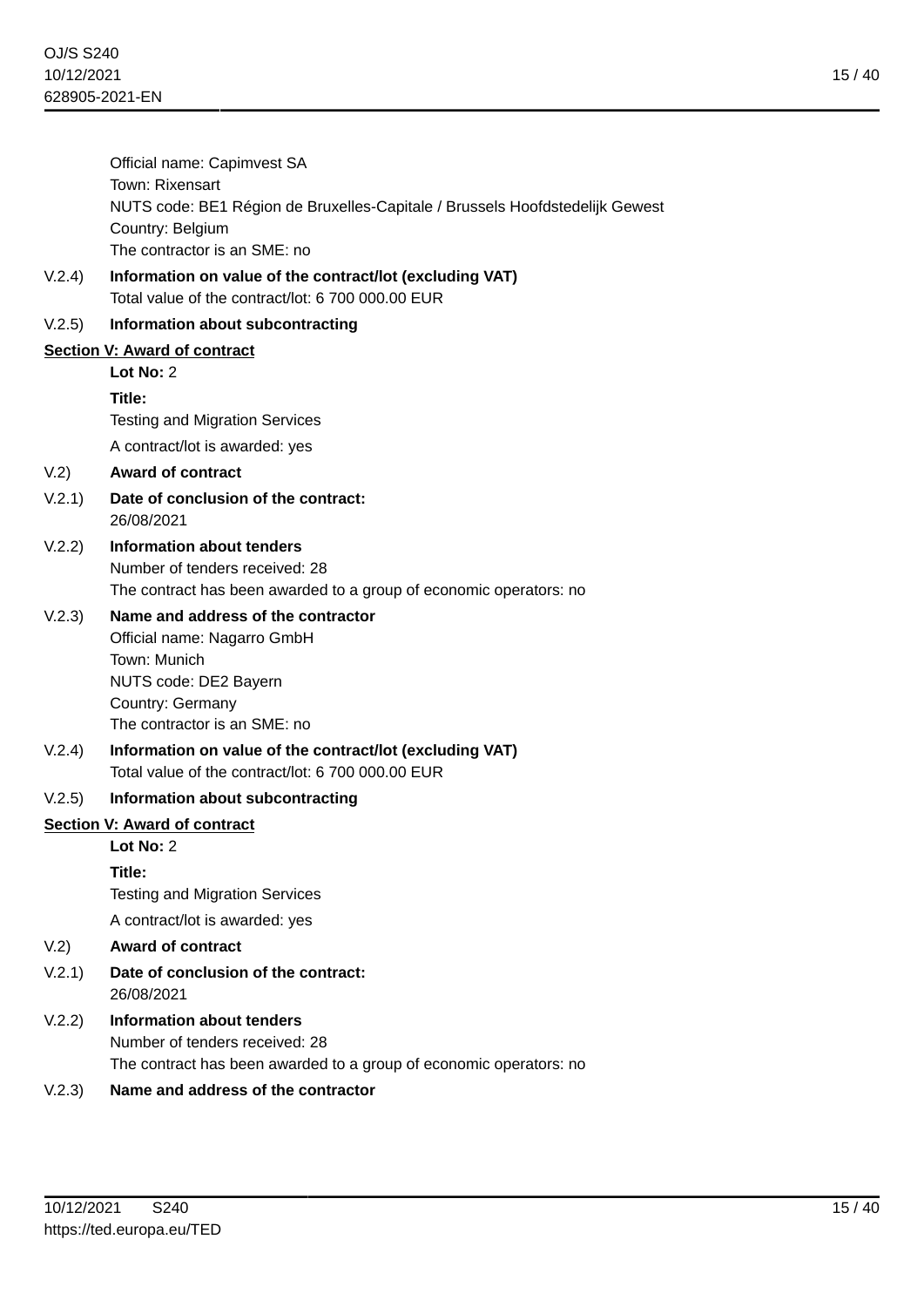16 / 40

|        | Official name: MeJuvante Consulting GmbH & Co KG                                |
|--------|---------------------------------------------------------------------------------|
|        | Town: Eschborn                                                                  |
|        | NUTS code: DE7 Hessen                                                           |
|        | Country: Germany<br>The contractor is an SME: no                                |
| V.2.4) | Information on value of the contract/lot (excluding VAT)                        |
|        | Total value of the contract/lot: 6 700 000.00 EUR                               |
| V.2.5) | Information about subcontracting                                                |
|        | <b>Section V: Award of contract</b>                                             |
|        | Lot No: 2                                                                       |
|        | Title:                                                                          |
|        | <b>Testing and Migration Services</b>                                           |
|        | A contract/lot is awarded: yes                                                  |
| V.2)   | <b>Award of contract</b>                                                        |
| V.2.1) | Date of conclusion of the contract:<br>26/08/2021                               |
| V.2.2) | Information about tenders                                                       |
|        | Number of tenders received: 28                                                  |
|        | The contract has been awarded to a group of economic operators: no              |
| V.2.3) | Name and address of the contractor                                              |
|        | Official name: CGI Deutschland B.V. & Co. KG<br>Town: Leinenfelden-Echterdingen |
|        | NUTS code: DE1 Baden-Württemberg                                                |
|        | Country: Germany                                                                |
|        | The contractor is an SME: no                                                    |
| V.2.4) | Information on value of the contract/lot (excluding VAT)                        |
|        | Total value of the contract/lot: 6 700 000.00 EUR                               |
| V.2.5) | Information about subcontracting                                                |
|        | <b>Section V: Award of contract</b>                                             |
|        | Lot No: 3                                                                       |
|        | Title:                                                                          |
|        | <b>Project Management Services</b>                                              |
|        | A contract/lot is awarded: yes                                                  |
| V.2)   | <b>Award of contract</b>                                                        |
| V.2.1) | Date of conclusion of the contract:<br>27/08/2021                               |
| V.2.2) | <b>Information about tenders</b>                                                |
|        | Number of tenders received: 30                                                  |
|        | The contract has been awarded to a group of economic operators: no              |
|        |                                                                                 |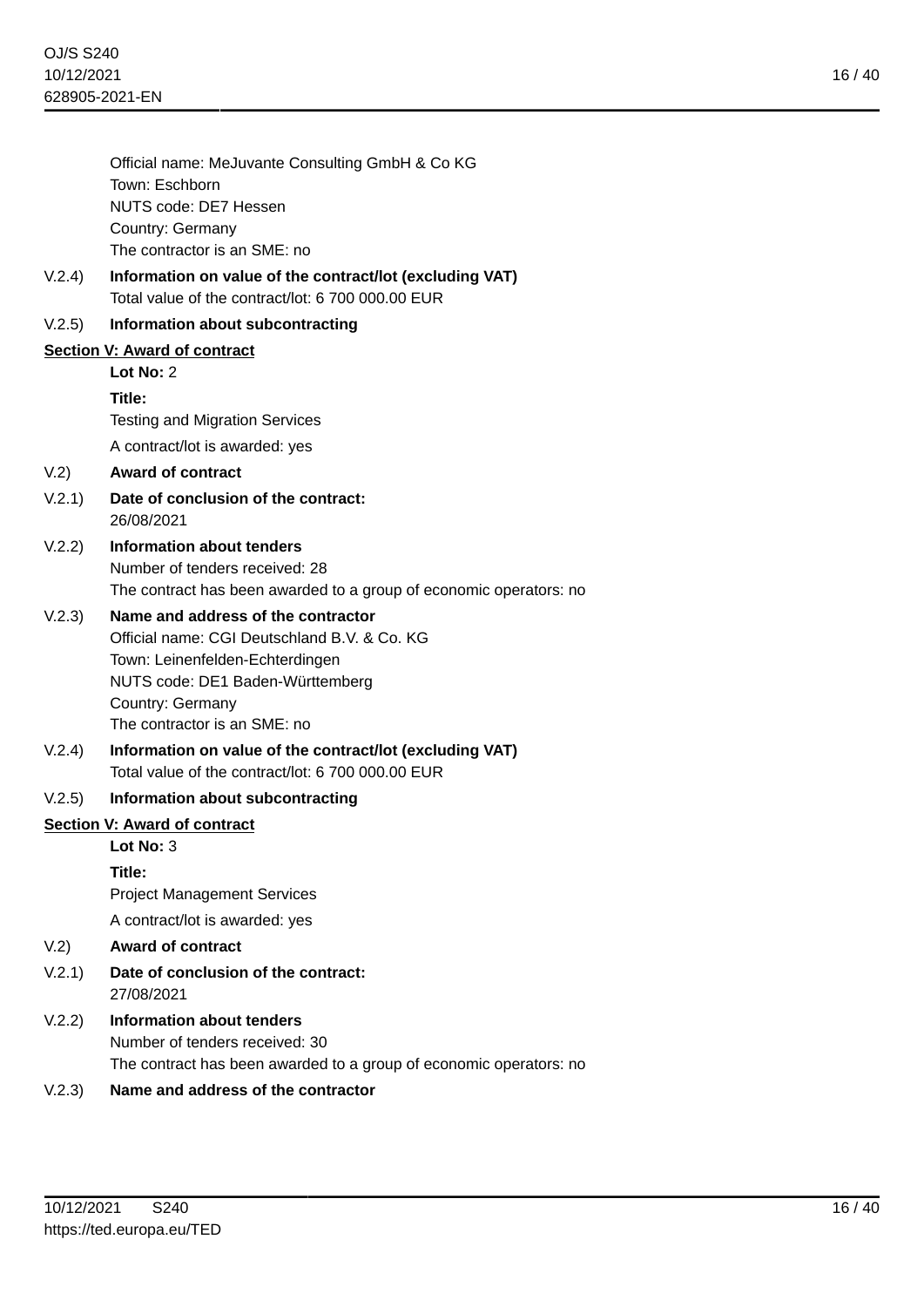Official name: Tata Consultancy Services Deutschland GmbH Town: Frankfurt am Main NUTS code: DE7 Hessen Country: Germany The contractor is an SME: no

V.2.4) **Information on value of the contract/lot (excluding VAT)** Total value of the contract/lot: 1 745 000.00 EUR

## V.2.5) **Information about subcontracting**

## **Section V: Award of contract**

**Lot No:** 3 **Title:** Project Management Services

A contract/lot is awarded: yes

## V.2) **Award of contract**

- V.2.1) **Date of conclusion of the contract:** 30/08/2021
- V.2.2) **Information about tenders** Number of tenders received: 30 The contract has been awarded to a group of economic operators: no

# V.2.3) **Name and address of the contractor**

Official name: Coforge GmbH Town: Frankfurt am Main NUTS code: DE7 Hessen Country: Germany The contractor is an SME: no

V.2.4) **Information on value of the contract/lot (excluding VAT)** Total value of the contract/lot: 1 745 000.00 EUR

## V.2.5) **Information about subcontracting**

#### **Section V: Award of contract**

## **Lot No:** 3

**Title:**

Project Management Services

A contract/lot is awarded: yes

- V.2) **Award of contract**
- V.2.1) **Date of conclusion of the contract:** 23/09/2021
- V.2.2) **Information about tenders** Number of tenders received: 30 The contract has been awarded to a group of economic operators: no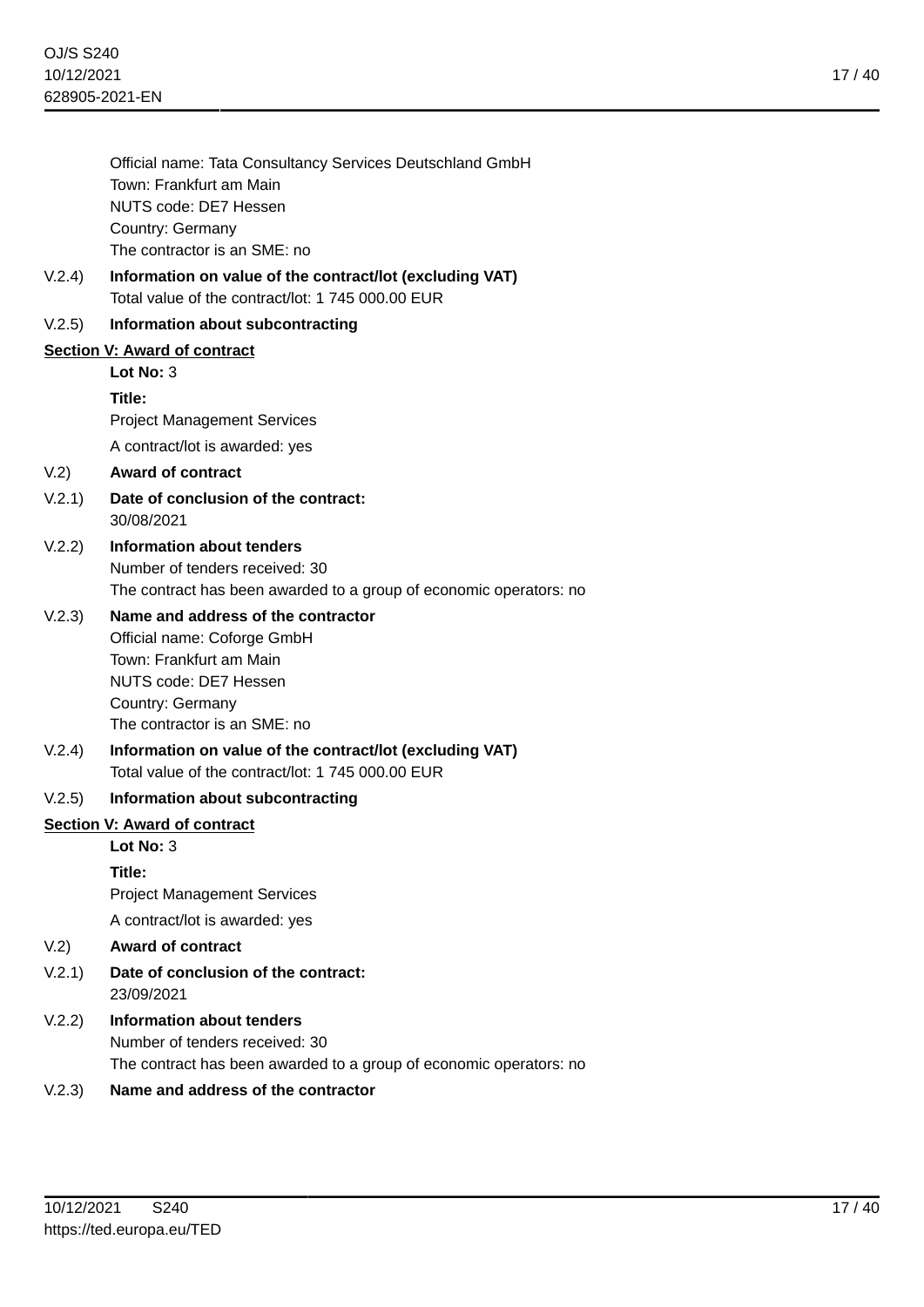|        | Official name: NTT DATA Deutschland GmbH<br>Town: Frankfurt am Main<br>NUTS code: DE7 Hessen<br>Country: Germany<br>The contractor is an SME: no                                                                            |
|--------|-----------------------------------------------------------------------------------------------------------------------------------------------------------------------------------------------------------------------------|
| V.2.4) | Information on value of the contract/lot (excluding VAT)<br>Total value of the contract/lot: 1 745 000.00 EUR                                                                                                               |
| V.2.5) | Information about subcontracting                                                                                                                                                                                            |
|        | <b>Section V: Award of contract</b><br>Lot No: 3                                                                                                                                                                            |
|        | Title:<br><b>Project Management Services</b>                                                                                                                                                                                |
|        | A contract/lot is awarded: yes                                                                                                                                                                                              |
| V.2)   | <b>Award of contract</b>                                                                                                                                                                                                    |
| V.2.1) | Date of conclusion of the contract:<br>24/08/2021                                                                                                                                                                           |
| V.2.2) | Information about tenders<br>Number of tenders received: 30<br>The contract has been awarded to a group of economic operators: no                                                                                           |
| V.2.3) | Name and address of the contractor<br>Official name: Capimvest S.A.<br>Town: Rixensart<br>NUTS code: BE1 Région de Bruxelles-Capitale / Brussels Hoofdstedelijk Gewest<br>Country: Belgium<br>The contractor is an SME: yes |
| V.2.4) | Information on value of the contract/lot (excluding VAT)<br>Total value of the contract/lot: 1 745 000,00 EUR                                                                                                               |
| V.2.5) | Information about subcontracting                                                                                                                                                                                            |
|        | <b>Section V: Award of contract</b>                                                                                                                                                                                         |
|        | Lot No: $3$                                                                                                                                                                                                                 |
|        | Title:<br><b>Project Management Services</b>                                                                                                                                                                                |
|        | A contract/lot is awarded: yes                                                                                                                                                                                              |
| V.2)   | <b>Award of contract</b>                                                                                                                                                                                                    |
| V.2.1) | Date of conclusion of the contract:<br>07/09/2021                                                                                                                                                                           |
| V.2.2) | <b>Information about tenders</b><br>Number of tenders received: 30<br>The contract has been awarded to a group of economic operators: no                                                                                    |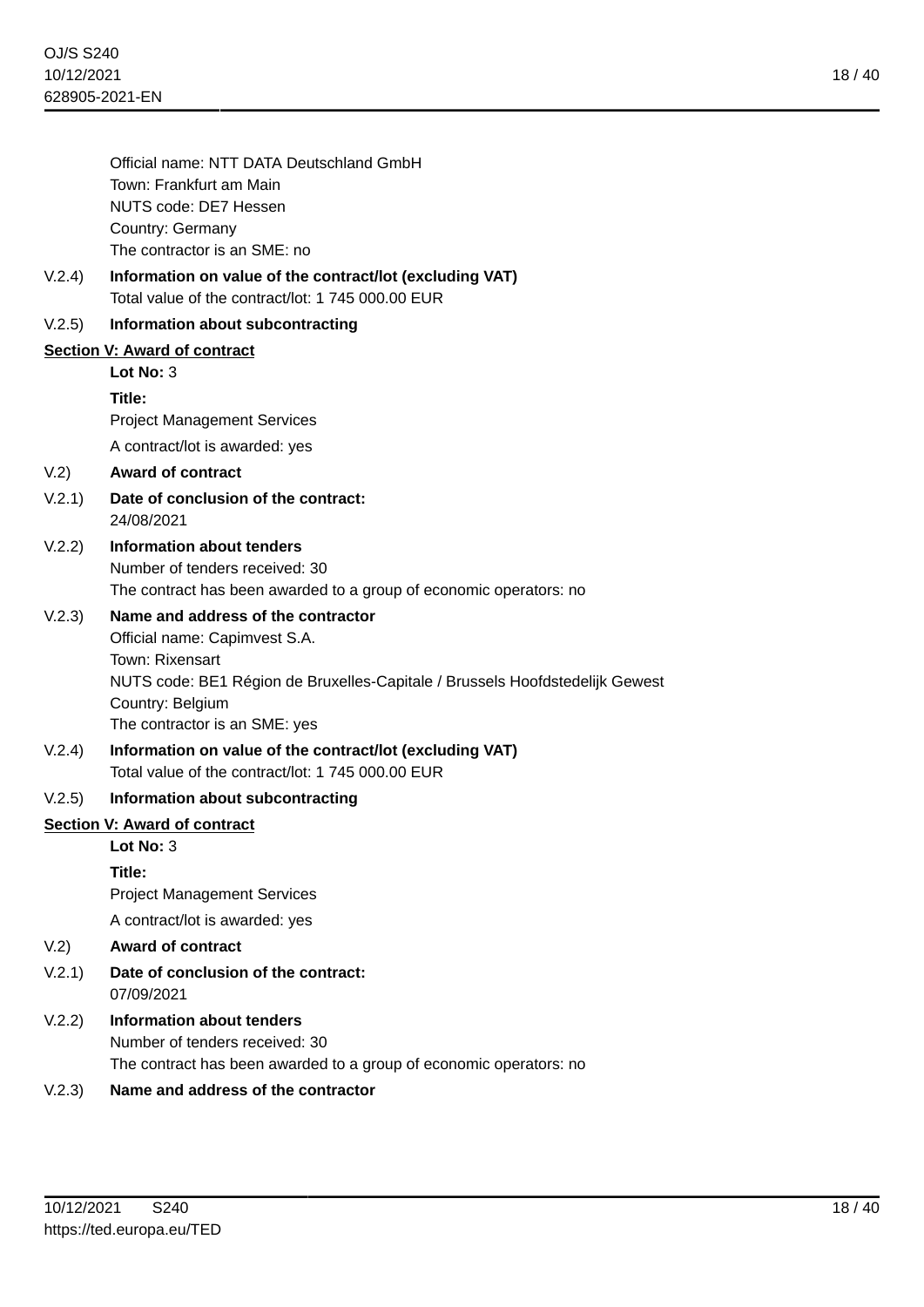|        | Official name: DXC Technology Germany GmbH<br>Town: Eschborn                                                                                                                                     |
|--------|--------------------------------------------------------------------------------------------------------------------------------------------------------------------------------------------------|
|        | NUTS code: DE7 Hessen                                                                                                                                                                            |
|        | Country: Germany                                                                                                                                                                                 |
|        | The contractor is an SME: no                                                                                                                                                                     |
| V.2.4) | Information on value of the contract/lot (excluding VAT)<br>Total value of the contract/lot: 1 745 000,00 EUR                                                                                    |
| V.2.5) | Information about subcontracting                                                                                                                                                                 |
|        | Section V: Award of contract                                                                                                                                                                     |
|        | Lot No: $3$                                                                                                                                                                                      |
|        | Title:                                                                                                                                                                                           |
|        | <b>Project Management Services</b>                                                                                                                                                               |
|        | A contract/lot is awarded: yes                                                                                                                                                                   |
| V.2)   | <b>Award of contract</b>                                                                                                                                                                         |
| V.2.1) | Date of conclusion of the contract:<br>26/08/2021                                                                                                                                                |
| V.2.2) | Information about tenders<br>Number of tenders received: 30<br>The contract has been awarded to a group of economic operators: no                                                                |
| V.2.3) | Name and address of the contractor<br>Official name: Venturexpert Capital SA<br>Town: Montlouis-sur-Loire<br>NUTS code: FRB04 Indre-et-Loire<br>Country: France<br>The contractor is an SME: yes |
| V.2.4) | Information on value of the contract/lot (excluding VAT)<br>Total value of the contract/lot: 1745 000.00 EUR                                                                                     |
| V.2.5) | Information about subcontracting                                                                                                                                                                 |
|        | Section V: Award of contract                                                                                                                                                                     |
|        | Lot No: 3                                                                                                                                                                                        |
|        | Title:                                                                                                                                                                                           |
|        | <b>Project Management Services</b>                                                                                                                                                               |
|        | A contract/lot is awarded: yes                                                                                                                                                                   |
| V.2)   | <b>Award of contract</b>                                                                                                                                                                         |
| V.2.1  | Date of conclusion of the contract:<br>03/09/2021                                                                                                                                                |
| V.2.2) | <b>Information about tenders</b><br>Number of tenders received: 30                                                                                                                               |

The contract has been awarded to a group of economic operators: no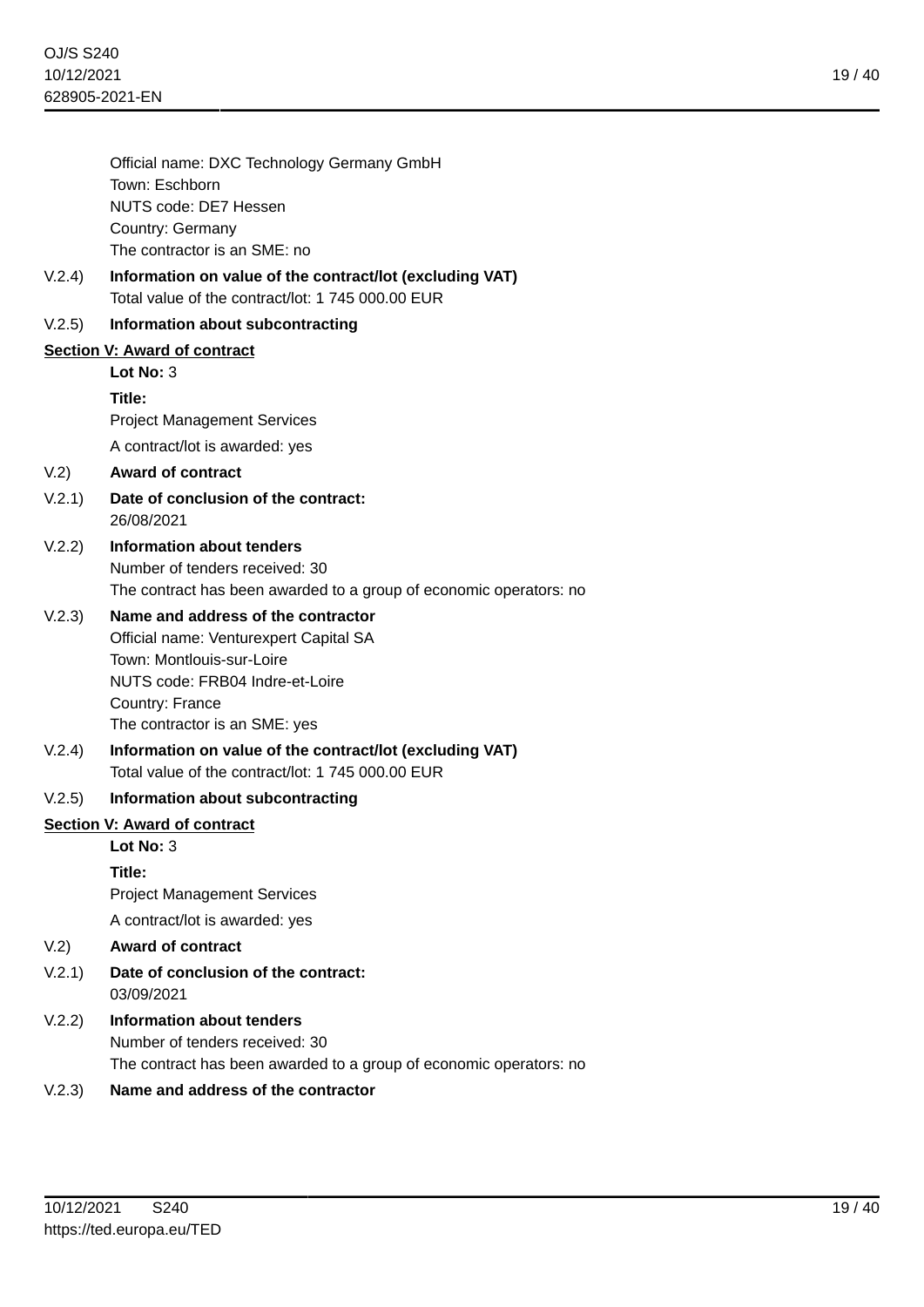|        | Official name: Capgemini Deutschland GmbH<br>Town: Frankfurt am Main<br>NUTS code: DE7 Hessen<br>Country: Germany<br>The contractor is an SME: no                                                       |
|--------|---------------------------------------------------------------------------------------------------------------------------------------------------------------------------------------------------------|
|        |                                                                                                                                                                                                         |
| V.2.4) | Information on value of the contract/lot (excluding VAT)<br>Total value of the contract/lot: 1745 000.00 EUR                                                                                            |
| V.2.5) | Information about subcontracting                                                                                                                                                                        |
|        | <b>Section V: Award of contract</b>                                                                                                                                                                     |
|        | Lot No: $4$                                                                                                                                                                                             |
|        | Title:                                                                                                                                                                                                  |
|        | <b>Functional Services</b>                                                                                                                                                                              |
|        | A contract/lot is awarded: yes                                                                                                                                                                          |
| V.2)   | <b>Award of contract</b>                                                                                                                                                                                |
| V.2.1) | Date of conclusion of the contract:<br>27/08/2021                                                                                                                                                       |
| V.2.2) | Information about tenders<br>Number of tenders received: 25<br>The contract has been awarded to a group of economic operators: no                                                                       |
| V.2.3) | Name and address of the contractor<br>Official name: Tata Consultancy Services Deutschland GmbH<br>Town: Frankfurt am Main<br>NUTS code: DE7 Hessen<br>Country: Germany<br>The contractor is an SME: no |
| V.2.4) | Information on value of the contract/lot (excluding VAT)<br>Total value of the contract/lot: 1 045 000.00 EUR                                                                                           |
| V.2.5) | Information about subcontracting                                                                                                                                                                        |
|        | <b>Section V: Award of contract</b>                                                                                                                                                                     |
|        | Lot No: 4                                                                                                                                                                                               |
|        | Title:<br><b>Functional Services</b>                                                                                                                                                                    |
|        | A contract/lot is awarded: yes                                                                                                                                                                          |
| V.2)   | <b>Award of contract</b>                                                                                                                                                                                |
| V.2.1) | Date of conclusion of the contract:<br>25/08/2021                                                                                                                                                       |
| V.2.2) | <b>Information about tenders</b><br>Number of tenders received: 25<br>The contract has been awarded to a group of economic operators: no                                                                |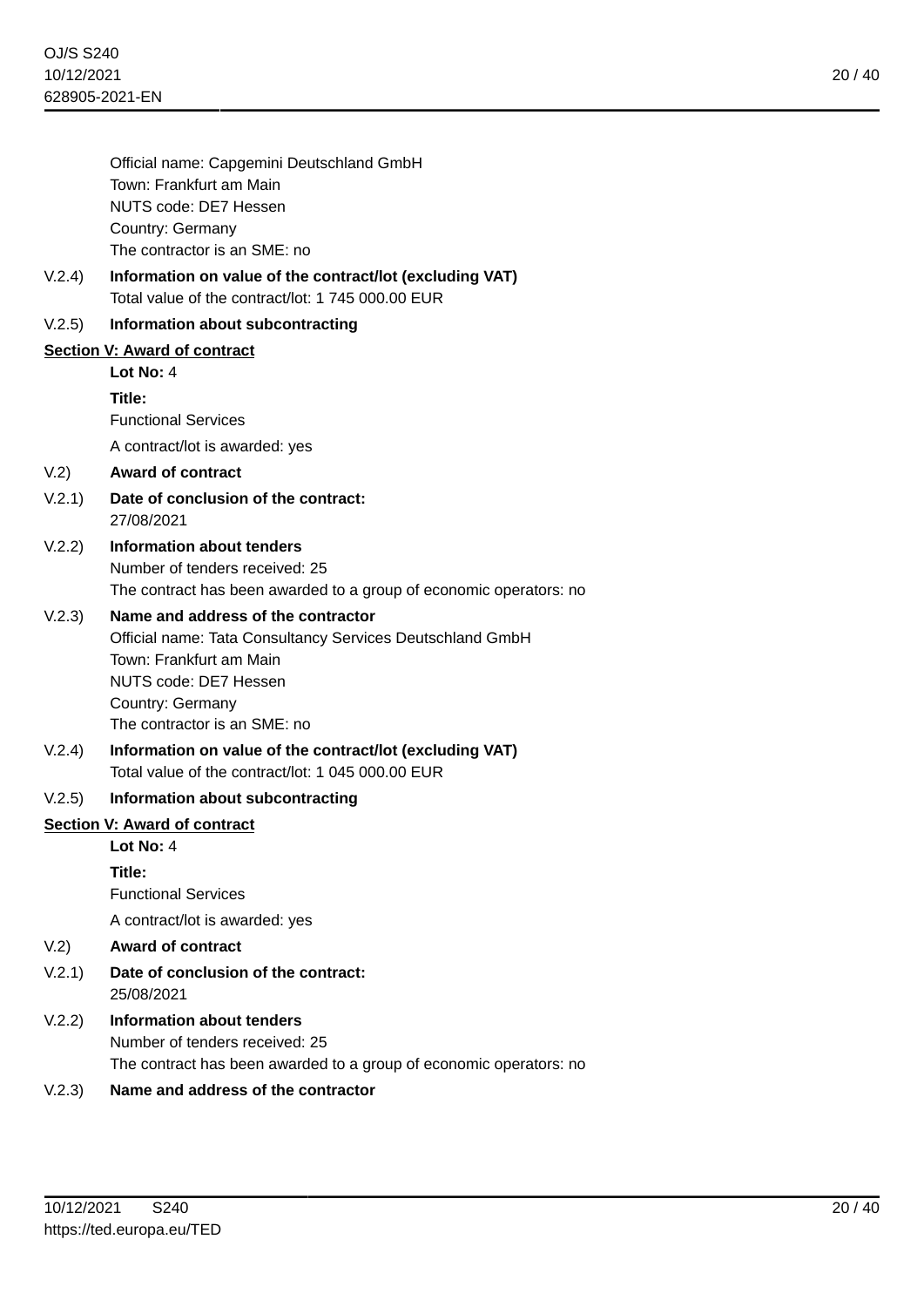21 / 40

|        | Official name: Wavestone S.A.                            |
|--------|----------------------------------------------------------|
|        | Town: Paris La Défense                                   |
|        | NUTS code: FR1 Ile-de-France                             |
|        | Country: France                                          |
|        | The contractor is an SME: no                             |
| V.2.4) | Information on value of the contract/lot (excluding VAT) |
|        | Total value of the contract/lot: 1 045 000.00 EUR        |
| V.2.5) | Information about subcontracting                         |
|        | Section V: Award of contract                             |

**Lot No:** 4 **Title:**

Functional Services A contract/lot is awarded: yes

#### V.2) **Award of contract**

- V.2.1) **Date of conclusion of the contract:** 27/08/2021
- V.2.2) **Information about tenders** Number of tenders received: 25 The contract has been awarded to a group of economic operators: no

## V.2.3) **Name and address of the contractor**

Official name: msg GillardonBSM AG Town: Frankfurt am Main NUTS code: DE7 Hessen Country: Germany The contractor is an SME: no

V.2.4) **Information on value of the contract/lot (excluding VAT)** Total value of the contract/lot: 1 045 000.00 EUR

#### V.2.5) **Information about subcontracting**

#### **Section V: Award of contract**

**Lot No:** 4

**Title:**

Functional Services

A contract/lot is awarded: yes

- V.2) **Award of contract**
- V.2.1) **Date of conclusion of the contract:** 26/08/2021
- V.2.2) **Information about tenders** Number of tenders received: 25 The contract has been awarded to a group of economic operators: no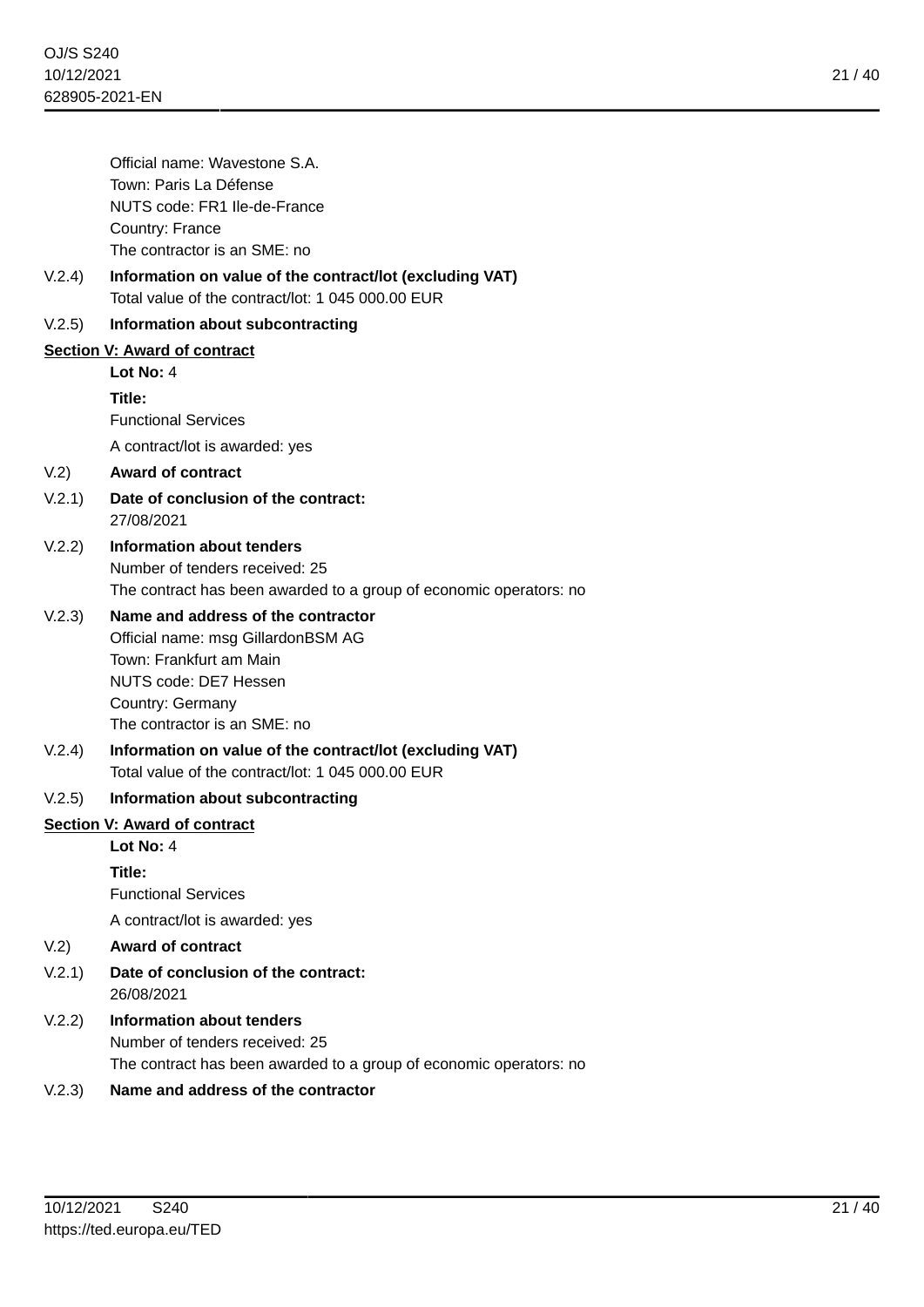Official name: Venturexpert Capital S.A. Town: Montlouis-sur-Loire NUTS code: FRB04 Indre-et-Loire Country: France The contractor is an SME: yes

V.2.4) **Information on value of the contract/lot (excluding VAT)** Total value of the contract/lot: 1 045 000.00 EUR

## V.2.5) **Information about subcontracting**

**Section V: Award of contract**

**Lot No:** 4

**Title:** Functional Services

A contract/lot is awarded: yes

## V.2) **Award of contract**

- V.2.1) **Date of conclusion of the contract:** 24/08/2021
- V.2.2) **Information about tenders** Number of tenders received: 25 The contract has been awarded to a group of economic operators: no

## V.2.3) **Name and address of the contractor**

Official name: BearingPoint GmbH Town: Frankfurt am Main NUTS code: DE7 Hessen Country: Germany The contractor is an SME: no

V.2.4) **Information on value of the contract/lot (excluding VAT)** Total value of the contract/lot: 1 045 000.00 EUR

## V.2.5) **Information about subcontracting**

#### **Section V: Award of contract**

**Lot No:** 4

**Title:**

Functional Services

A contract/lot is awarded: yes

- V.2) **Award of contract**
- V.2.1) **Date of conclusion of the contract:** 23/09/2021
- V.2.2) **Information about tenders** Number of tenders received: 25 The contract has been awarded to a group of economic operators: no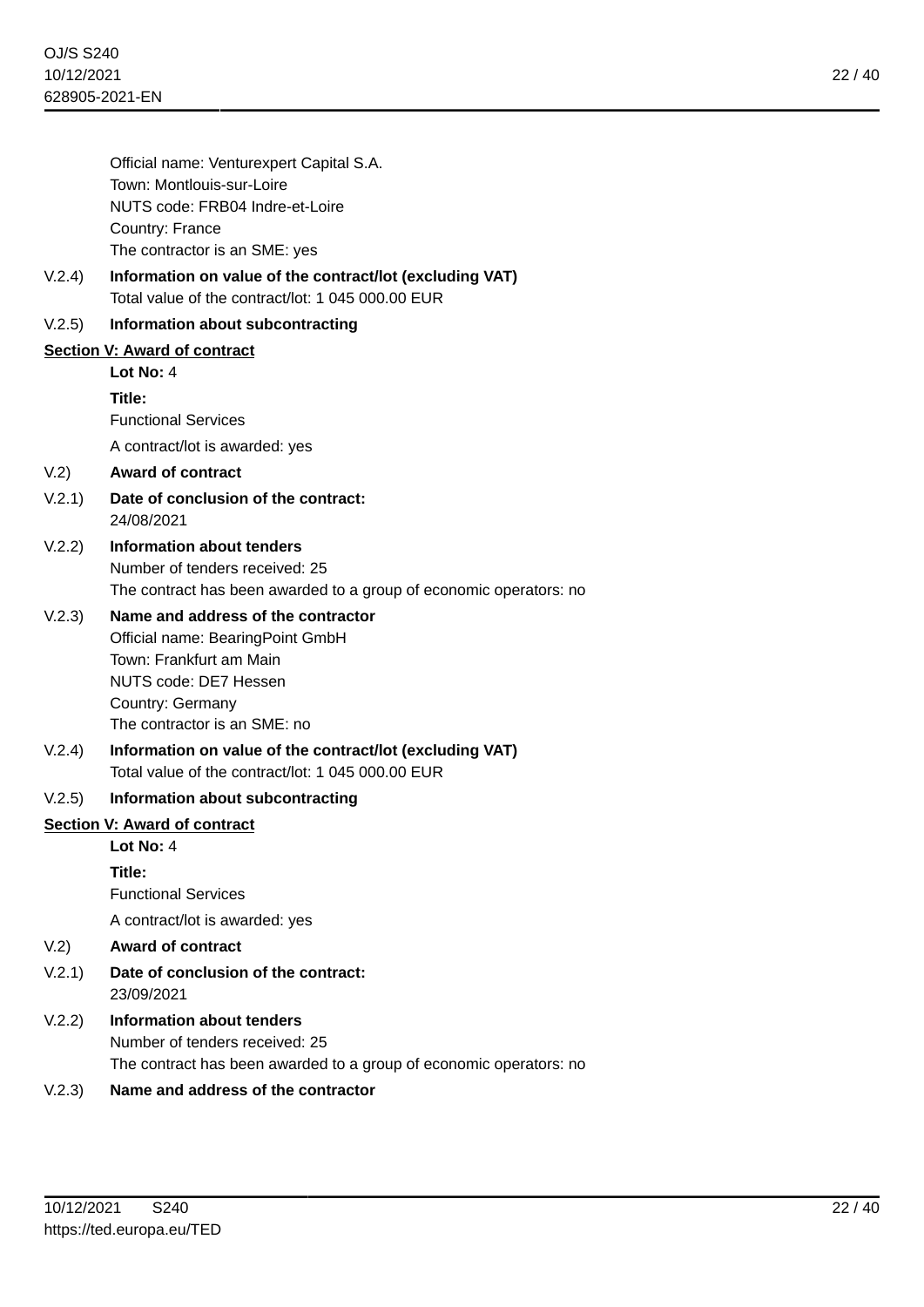|        | Official name: NTT DATA Deutschland GmbH<br>Town: Frankfurt am Main<br>NUTS code: DE7 Hessen<br>Country: Germany<br>The contractor is an SME: no                                                                            |
|--------|-----------------------------------------------------------------------------------------------------------------------------------------------------------------------------------------------------------------------------|
| V.2.4) | Information on value of the contract/lot (excluding VAT)<br>Total value of the contract/lot: 1 045 000,00 EUR                                                                                                               |
| V.2.5) | Information about subcontracting                                                                                                                                                                                            |
|        | <b>Section V: Award of contract</b>                                                                                                                                                                                         |
|        | Lot $No: 4$                                                                                                                                                                                                                 |
|        | Title:<br><b>Functional Services</b>                                                                                                                                                                                        |
|        | A contract/lot is awarded: yes                                                                                                                                                                                              |
| V.2)   | <b>Award of contract</b>                                                                                                                                                                                                    |
| V.2.1) | Date of conclusion of the contract:<br>24/08/2021                                                                                                                                                                           |
| V.2.2) | Information about tenders<br>Number of tenders received: 25<br>The contract has been awarded to a group of economic operators: no                                                                                           |
| V.2.3) | Name and address of the contractor<br>Official name: Capimvest S.A.<br>Town: Rixensart<br>NUTS code: BE1 Région de Bruxelles-Capitale / Brussels Hoofdstedelijk Gewest<br>Country: Belgium<br>The contractor is an SME: yes |
| V.2.4) | Information on value of the contract/lot (excluding VAT)<br>Total value of the contract/lot: 1 045 000.00 EUR                                                                                                               |
| V.2.5) | Information about subcontracting                                                                                                                                                                                            |
|        | <b>Section V: Award of contract</b>                                                                                                                                                                                         |
|        | Lot No: 5                                                                                                                                                                                                                   |
|        | Title:<br>Market Product and Market Development Services                                                                                                                                                                    |
|        | A contract/lot is awarded: yes                                                                                                                                                                                              |
| V.2)   | <b>Award of contract</b>                                                                                                                                                                                                    |
| V.2.1) | Date of conclusion of the contract:<br>27/08/2021                                                                                                                                                                           |
| V.2.2) | <b>Information about tenders</b><br>Number of tenders received: 18<br>The contract has been awarded to a group of economic operators: no                                                                                    |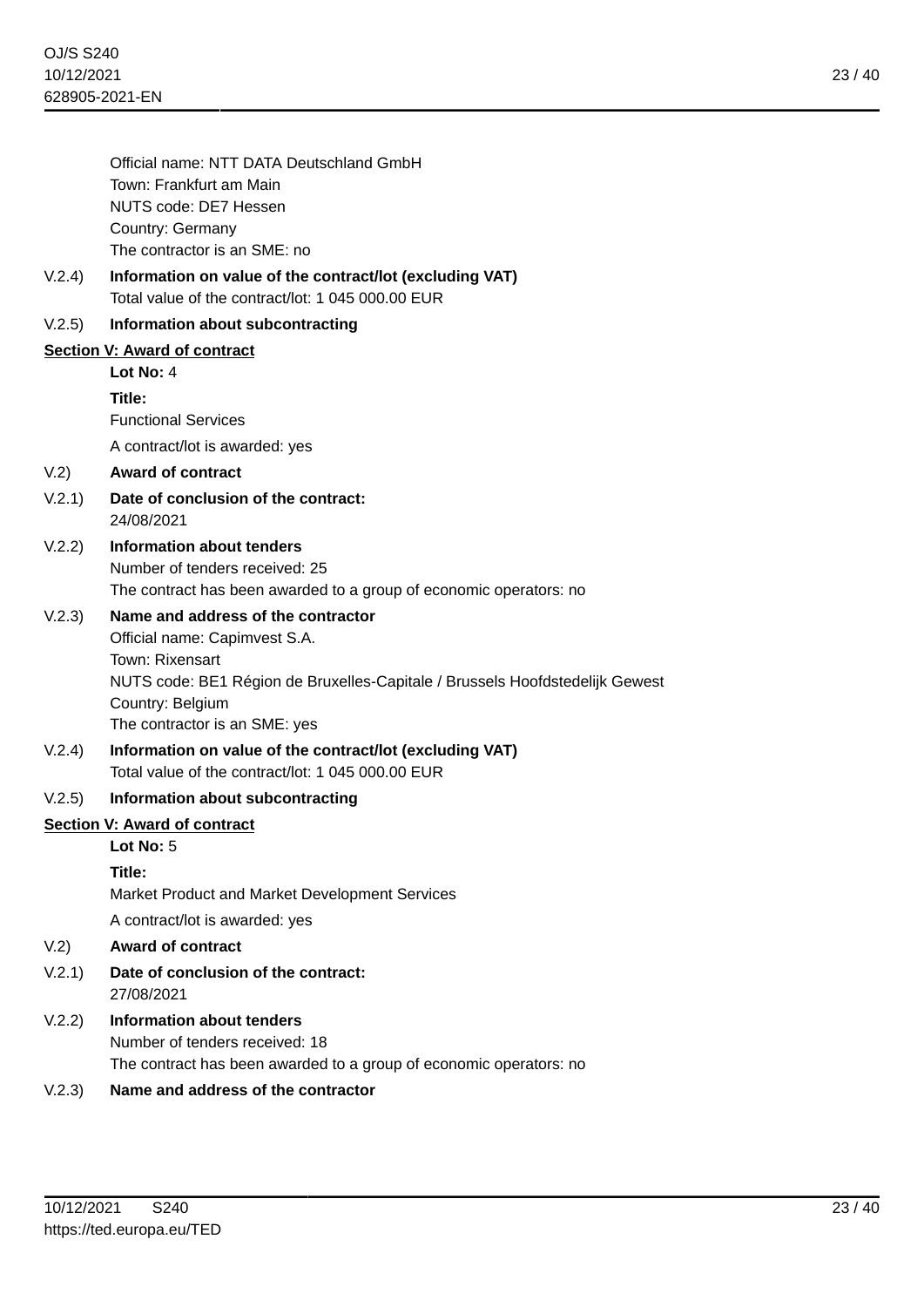24 / 40

| Official name: Tata Consultancy Services Deutschland GmbH                                   |
|---------------------------------------------------------------------------------------------|
| Town: Frankfurt am Main                                                                     |
| NUTS code: DE7 Hessen                                                                       |
| Country: Germany                                                                            |
| The contractor is an SME: no                                                                |
| . In the contract of the contract of the contract of the theories of the contract of the PN |

V.2.4) **Information on value of the contract/lot (excluding VAT)** Total value of the contract/lot: 1 675 000.00 EUR

## V.2.5) **Information about subcontracting**

## **Section V: Award of contract**

**Lot No:** 5

#### **Title:**

Market Product and Market Development Services A contract/lot is awarded: yes

## V.2) **Award of contract**

- V.2.1) **Date of conclusion of the contract:** 23/09/2021
- V.2.2) **Information about tenders** Number of tenders received: 18 The contract has been awarded to a group of economic operators: no

## V.2.3) **Name and address of the contractor**

Official name: NTT DATA Deutschland GmbH Town: Frankfurt am Main NUTS code: DE7 Hessen Country: Germany The contractor is an SME: no

V.2.4) **Information on value of the contract/lot (excluding VAT)** Total value of the contract/lot: 1 675 000.00 EUR

## V.2.5) **Information about subcontracting**

#### **Section V: Award of contract**

# **Lot No:** 5

## **Title:**

Market Product and Market Development Services

A contract/lot is awarded: yes

- V.2) **Award of contract**
- V.2.1) **Date of conclusion of the contract:** 26/08/2021
- V.2.2) **Information about tenders** Number of tenders received: 18 The contract has been awarded to a group of economic operators: no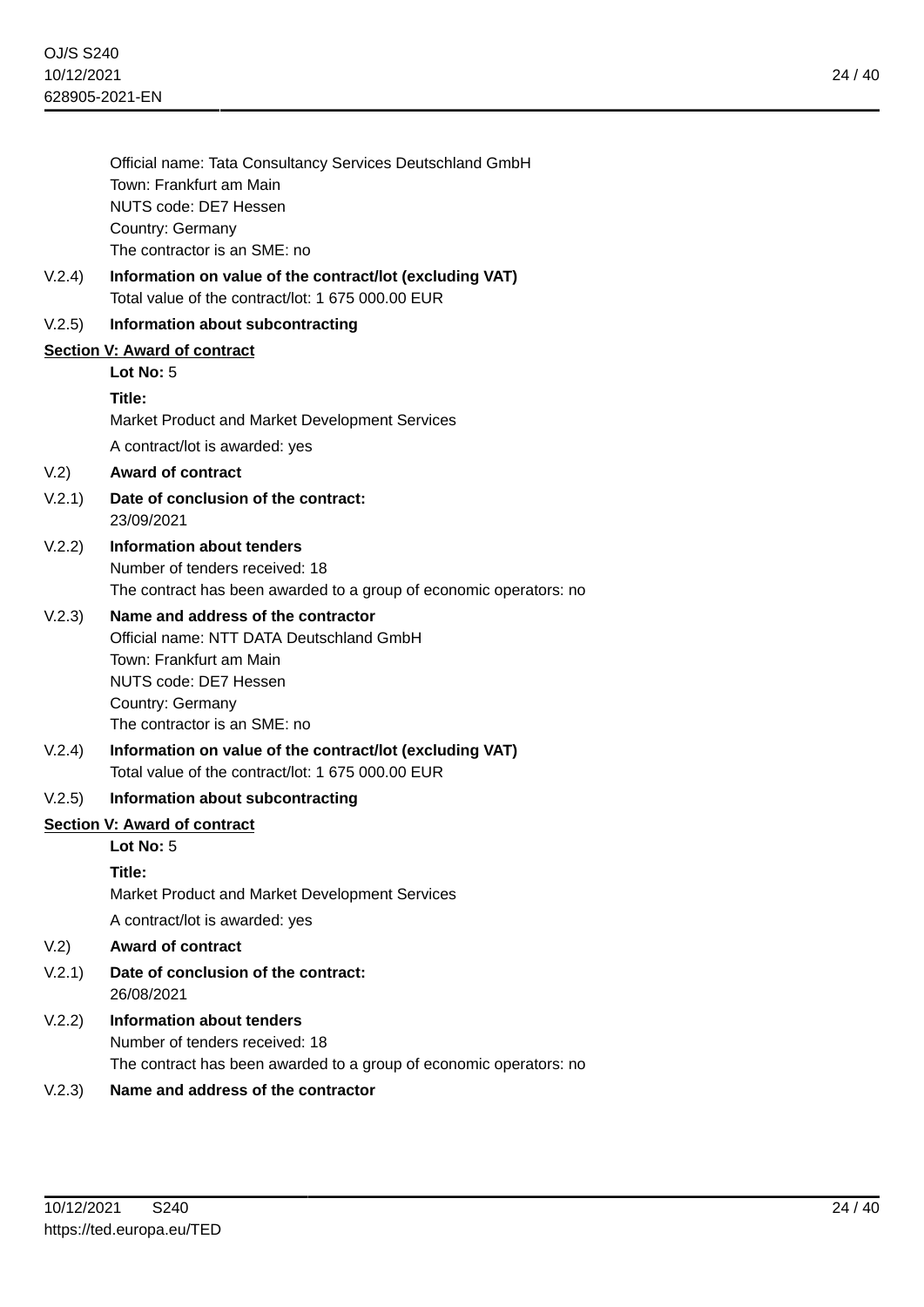|        | Official name: Venturexpert Capital S.A.                                                                      |
|--------|---------------------------------------------------------------------------------------------------------------|
|        | Town: Montlouis-sur-Loire                                                                                     |
|        | NUTS code: FRB04 Indre-et-Loire                                                                               |
|        | Country: France                                                                                               |
|        | The contractor is an SME: yes                                                                                 |
| V.2.4) | Information on value of the contract/lot (excluding VAT)<br>Total value of the contract/lot: 1 675 000.00 EUR |
| V.2.5) | Information about subcontracting                                                                              |
|        | <b>Section V: Award of contract</b>                                                                           |
|        | Lot No: $5$                                                                                                   |
|        | Title:                                                                                                        |
|        | Market Product and Market Development Services                                                                |
|        | A contract/lot is awarded: yes                                                                                |
| V.2)   | <b>Award of contract</b>                                                                                      |
| V.2.1) | Date of conclusion of the contract:<br>24/08/2021                                                             |
| V.2.2) | <b>Information about tenders</b>                                                                              |
|        | Number of tenders received: 18                                                                                |
|        | The contract has been awarded to a group of economic operators: no                                            |
| V.2.3) | Name and address of the contractor                                                                            |
|        | Official name: Capimvest SA                                                                                   |
|        | Town: Rixensart                                                                                               |
|        | NUTS code: BE1 Région de Bruxelles-Capitale / Brussels Hoofdstedelijk Gewest                                  |
|        | Country: Belgium                                                                                              |
|        | The contractor is an SME: yes                                                                                 |
| V.2.4) | Information on value of the contract/lot (excluding VAT)<br>Total value of the contract/lot: 1 675 000,00 EUR |
| V.2.5) | Information about subcontracting                                                                              |
|        | <b>Section V: Award of contract</b>                                                                           |
|        | Lot No: 5                                                                                                     |
|        | Title:                                                                                                        |
|        | Market Product and Market Development Services                                                                |
|        | A contract/lot is awarded: yes                                                                                |
| V.2)   | <b>Award of contract</b>                                                                                      |
| V.2.1) | Date of conclusion of the contract:<br>24/08/2021                                                             |
| V.2.2) | <b>Information about tenders</b>                                                                              |
|        | Number of tenders received: 18                                                                                |
|        | The contract has been awarded to a group of economic operators: no                                            |
|        |                                                                                                               |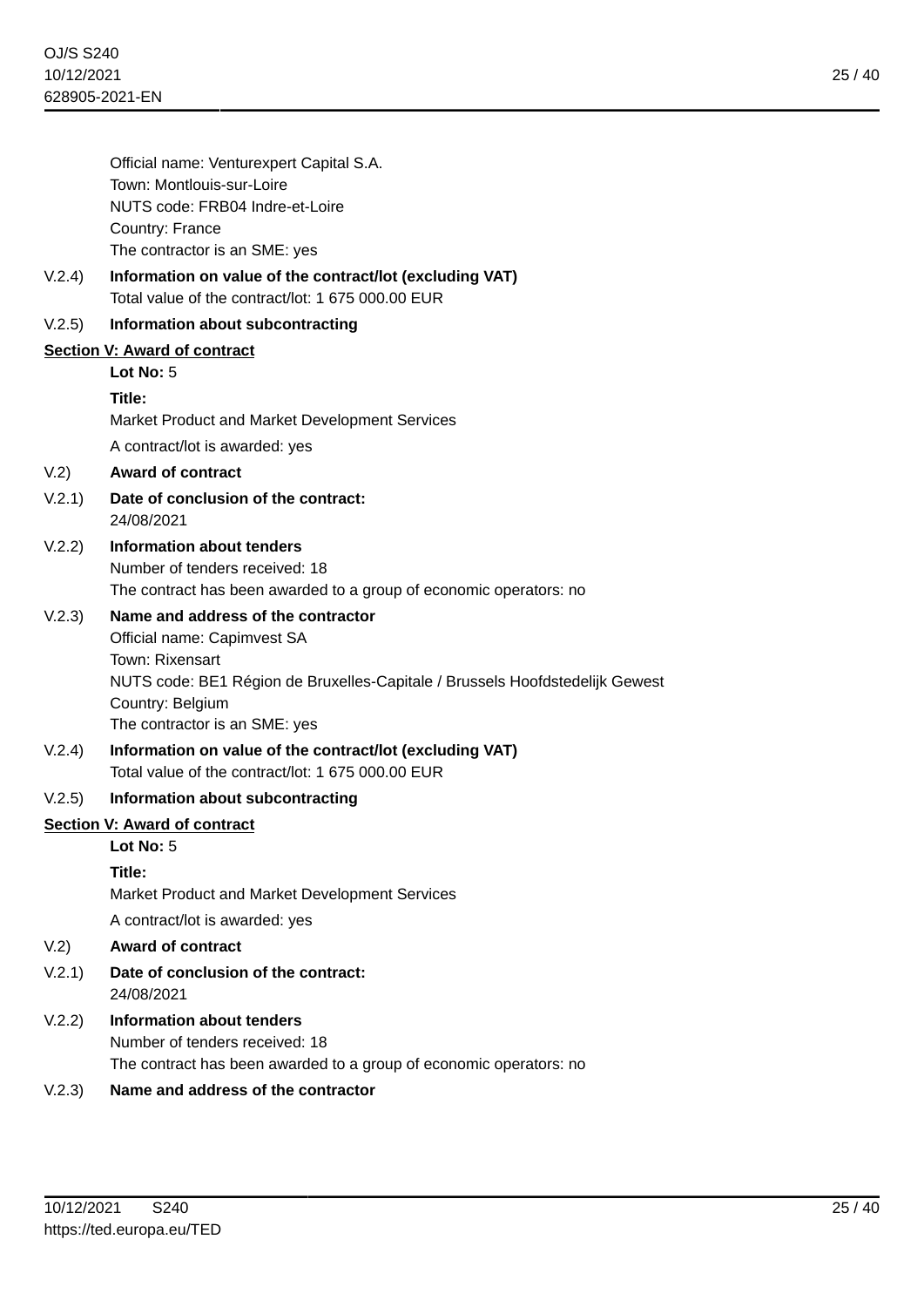|        | Official name: IBM Deutschland GmbH                                                                           |
|--------|---------------------------------------------------------------------------------------------------------------|
|        | Town: Frankfurt am Main                                                                                       |
|        | NUTS code: DE7 Hessen                                                                                         |
|        | Country: Germany                                                                                              |
|        | The contractor is an SME: no                                                                                  |
| V.2.4) | Information on value of the contract/lot (excluding VAT)<br>Total value of the contract/lot: 1 675 000.00 EUR |
| V.2.5) | Information about subcontracting                                                                              |
|        | <b>Section V: Award of contract</b>                                                                           |
|        | Lot No: 5                                                                                                     |
|        | Title:                                                                                                        |
|        | Market Product and Market Development Services                                                                |
|        | A contract/lot is awarded: yes                                                                                |
| V.2)   | <b>Award of contract</b>                                                                                      |
| V.2.1) | Date of conclusion of the contract:<br>07/09/2021                                                             |
| V.2.2) | Information about tenders                                                                                     |
|        | Number of tenders received: 18                                                                                |
|        | The contract has been awarded to a group of economic operators: no                                            |
| V.2.3) | Name and address of the contractor                                                                            |
|        | Official name: DXC Technology Germany GmbH                                                                    |
|        | Town: Frankfurt am Main<br>NUTS code: DE7 Hessen                                                              |
|        | Country: Germany                                                                                              |
|        | The contractor is an SME: no                                                                                  |
| V.2.4) | Information on value of the contract/lot (excluding VAT)                                                      |
|        | Total value of the contract/lot: 1 675 000,00 EUR                                                             |
| V.2.5) | Information about subcontracting                                                                              |
|        | <b>Section V: Award of contract</b>                                                                           |
|        | Lot No: 6                                                                                                     |
|        | Title:                                                                                                        |
|        | <b>Operational Risk Management Support Services</b>                                                           |
|        | A contract/lot is awarded: yes                                                                                |
| V.2)   | <b>Award of contract</b>                                                                                      |
| V.2.1) | Date of conclusion of the contract:<br>27/08/2021                                                             |
| V.2.2) | Information about tenders                                                                                     |
|        | Number of tenders received: 16                                                                                |
|        | The contract has been awarded to a group of economic operators: no                                            |
| いっつ    | Name and address of the contractor                                                                            |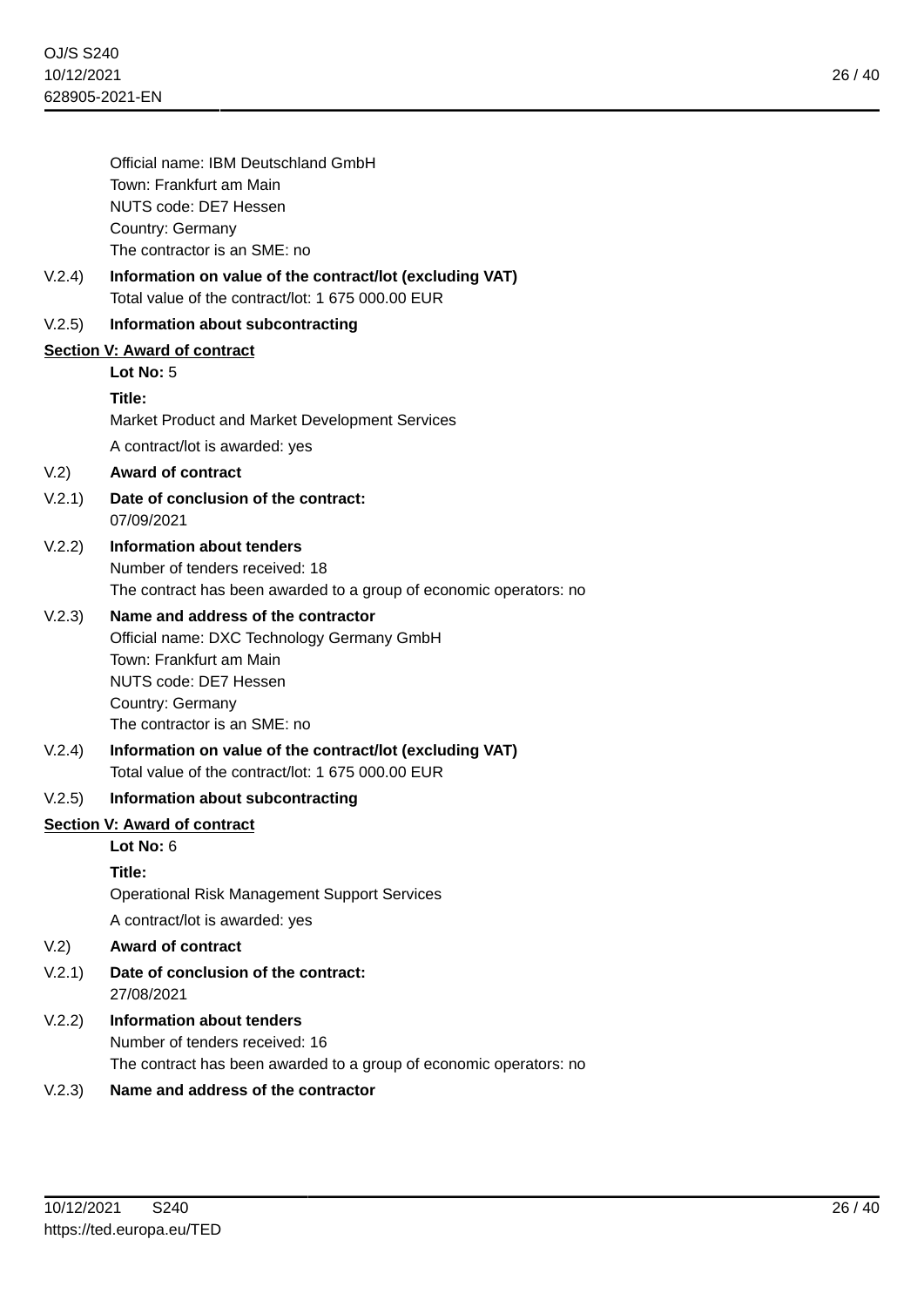27 / 40

| Official name: Tata Consultancy Services Deutschland GmbH |
|-----------------------------------------------------------|
| Town: Frankfurt am Main                                   |
| NUTS code: DE7 Hessen                                     |
| Country: Germany                                          |
| The contractor is an SME: no                              |

V.2.4) **Information on value of the contract/lot (excluding VAT)** Total value of the contract/lot: 2 095 000.00 EUR

## V.2.5) **Information about subcontracting**

## **Section V: Award of contract**

**Lot No:** 6

#### **Title:**

Operational Risk Management Support Services A contract/lot is awarded: yes

## V.2) **Award of contract**

- V.2.1) **Date of conclusion of the contract:** 03/09/2021
- V.2.2) **Information about tenders** Number of tenders received: 16 The contract has been awarded to a group of economic operators: no

## V.2.3) **Name and address of the contractor**

Official name: IBM Deutschland GmbH Town: Frankfurt am Main NUTS code: DE7 Hessen Country: Germany The contractor is an SME: no

V.2.4) **Information on value of the contract/lot (excluding VAT)** Total value of the contract/lot: 2 095 000.00 EUR

#### V.2.5) **Information about subcontracting**

#### **Section V: Award of contract**

# **Lot No:** 6

## **Title:**

Operational Risk Management Support Services

A contract/lot is awarded: yes

- V.2) **Award of contract**
- V.2.1) **Date of conclusion of the contract:** 03/09/2021
- V.2.2) **Information about tenders** Number of tenders received: 16 The contract has been awarded to a group of economic operators: no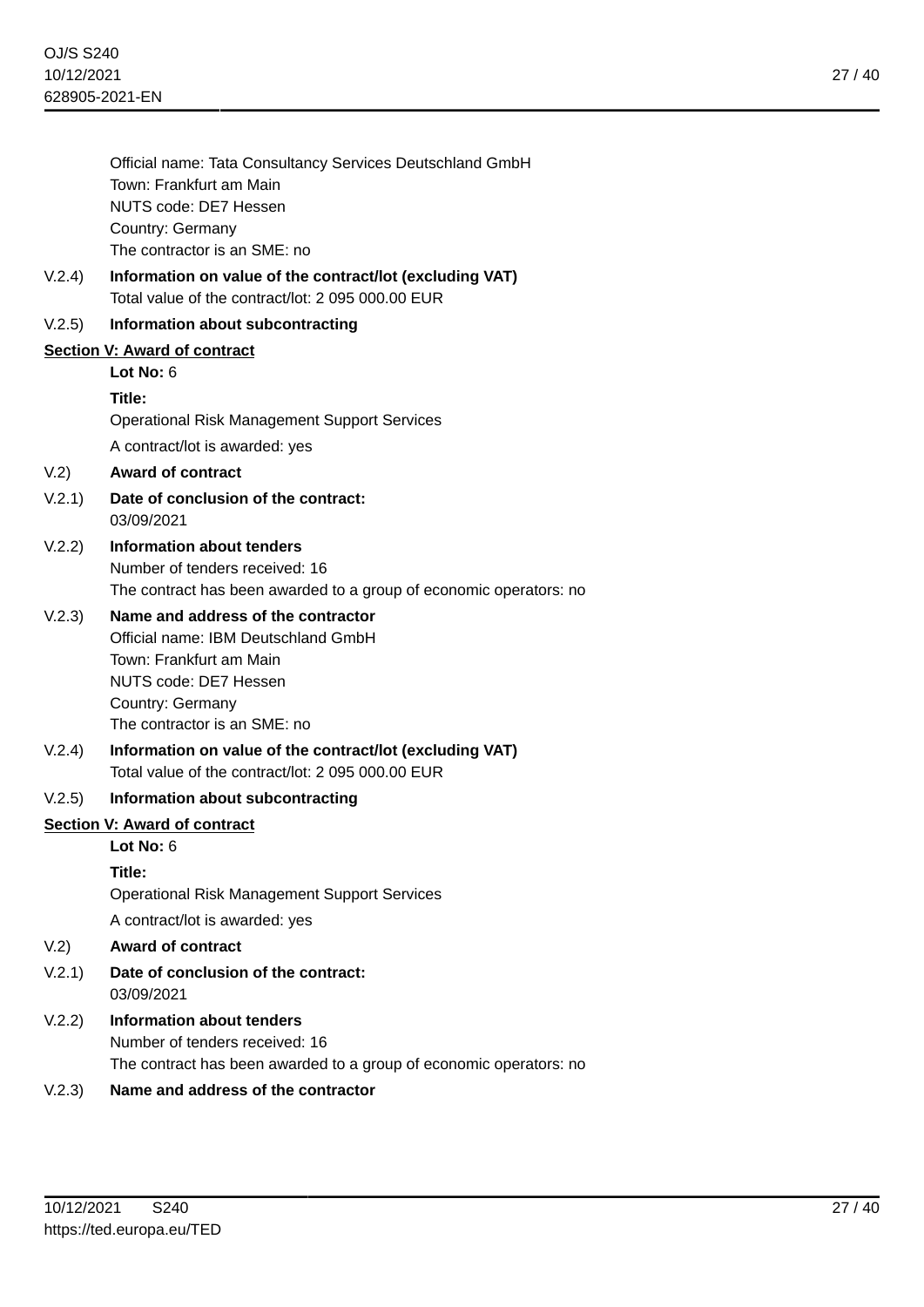|            | Official name: Deloitte Consulting GmbH                               |
|------------|-----------------------------------------------------------------------|
|            | Town: Frankfurt am Main                                               |
|            | <b>NUTS code: DE7 Hessen</b>                                          |
|            | Country: Germany<br>The contractor is an SME: no                      |
| V.2.4)     | Information on value of the contract/lot (excluding VAT)              |
|            | Total value of the contract/lot: 2 095 000.00 EUR                     |
| V.2.5)     | Information about subcontracting                                      |
|            | <b>Section V: Award of contract</b>                                   |
|            | Lot No: $6$                                                           |
|            | Title:<br><b>Operational Risk Management Support Services</b>         |
|            | A contract/lot is awarded: yes                                        |
| V.2)       | <b>Award of contract</b>                                              |
| V.2.1)     | Date of conclusion of the contract:<br>26/08/2021                     |
| V.2.2)     | Information about tenders                                             |
|            | Number of tenders received: 16                                        |
|            | The contract has been awarded to a group of economic operators: no    |
| V.2.3)     | Name and address of the contractor                                    |
|            | Official name: Venturexpert Capital S.A.<br>Town: Montlouis-sur-Loire |
|            | NUTS code: FRB04 Indre-et-Loire                                       |
|            | Country: France                                                       |
|            | The contractor is an SME: yes                                         |
| V.2.4)     | Information on value of the contract/lot (excluding VAT)              |
|            | Total value of the contract/lot: 2 095 000.00 EUR                     |
| V.2.5)     | Information about subcontracting                                      |
|            | <b>Section V: Award of contract</b>                                   |
|            | Lot No: 6                                                             |
|            | Title:<br><b>Operational Risk Management Support Services</b>         |
|            | A contract/lot is awarded: yes                                        |
| V.2)       | <b>Award of contract</b>                                              |
| V.2.1)     | Date of conclusion of the contract:<br>26/08/2021                     |
| V.2.2)     | <b>Information about tenders</b>                                      |
|            | Number of tenders received: 16                                        |
|            | The contract has been awarded to a group of economic operators: no    |
| $\sqrt{2}$ |                                                                       |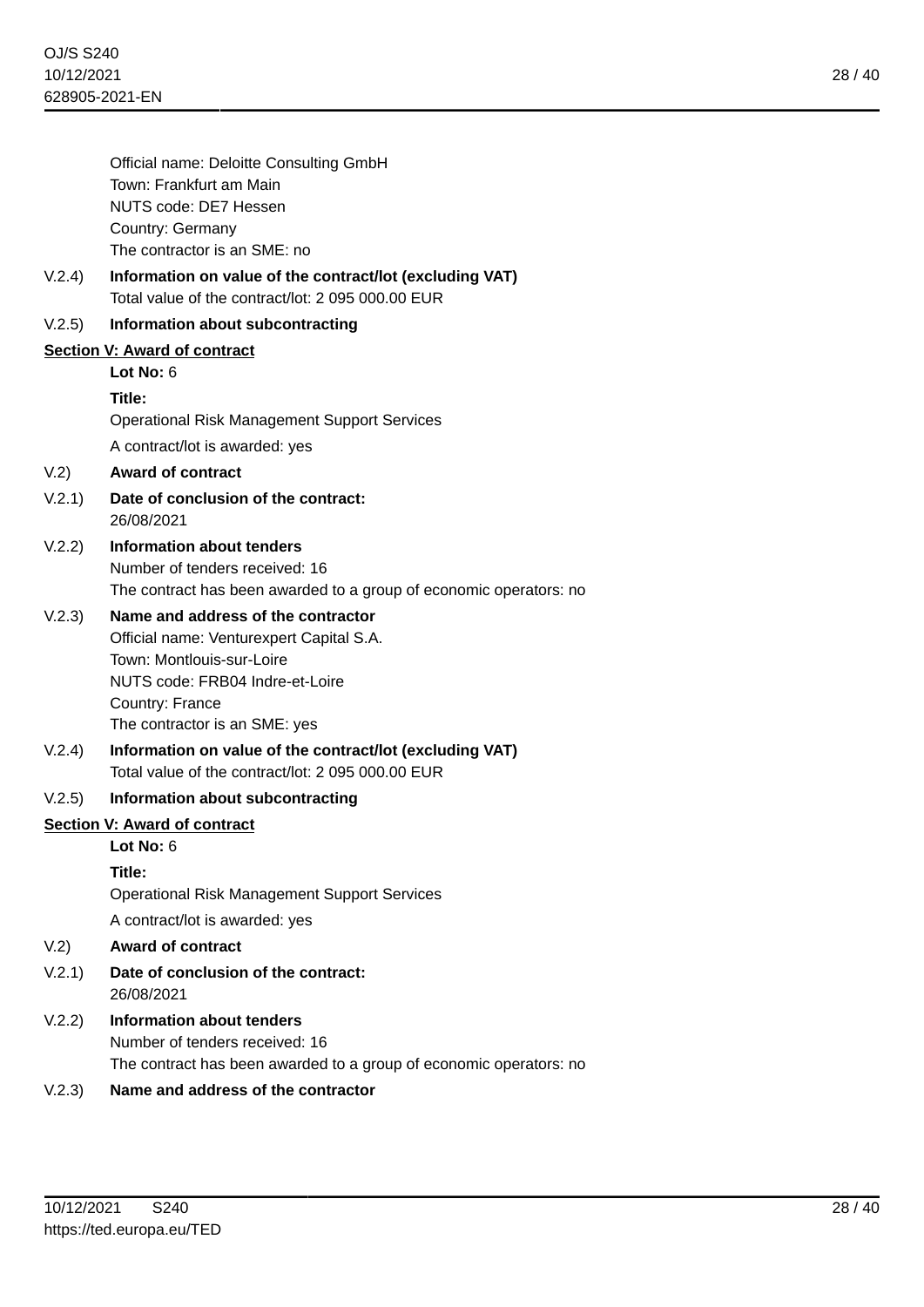|        | Official name: Grant Thornton Corporate Finance Ltd.               |
|--------|--------------------------------------------------------------------|
|        | Town: Dublin                                                       |
|        | NUTS code: IE0 Ireland                                             |
|        | Country: Ireland<br>The contractor is an SME: yes                  |
| V.2.4) | Information on value of the contract/lot (excluding VAT)           |
|        | Total value of the contract/lot: 2 095 000.00 EUR                  |
| V.2.5) | Information about subcontracting                                   |
|        | Section V: Award of contract                                       |
|        | Lot No: $6$                                                        |
|        | Title:                                                             |
|        | <b>Operational Risk Management Support Services</b>                |
|        | A contract/lot is awarded: yes                                     |
| V.2)   | <b>Award of contract</b>                                           |
| V.2.1) | Date of conclusion of the contract:<br>03/09/2021                  |
| V.2.2) | <b>Information about tenders</b>                                   |
|        | Number of tenders received: 16                                     |
|        | The contract has been awarded to a group of economic operators: no |
| V.2.3) | Name and address of the contractor                                 |
|        | Official name: Capgemini Deutschland GmbH                          |
|        | Town: Frankfurt am Main<br>NUTS code: DE7 Hessen                   |
|        | Country: Germany                                                   |
|        | The contractor is an SME: no                                       |
| V.2.4) | Information on value of the contract/lot (excluding VAT)           |
|        | Total value of the contract/lot: 2 095 000.00 EUR                  |
| V(2.5) | Information about subcontracting                                   |
|        | Section V: Award of contract                                       |
|        | Lot No: $6$                                                        |
|        | Title:                                                             |
|        | <b>Operational Risk Management Support Services</b>                |
|        | A contract/lot is awarded: yes                                     |
| V.2)   | <b>Award of contract</b>                                           |
| V.2.1) | Date of conclusion of the contract:<br>25/08/2021                  |
| V.2.2) | <b>Information about tenders</b>                                   |
|        | Number of tenders received: 16                                     |
|        |                                                                    |

The contract has been awarded to a group of economic operators: no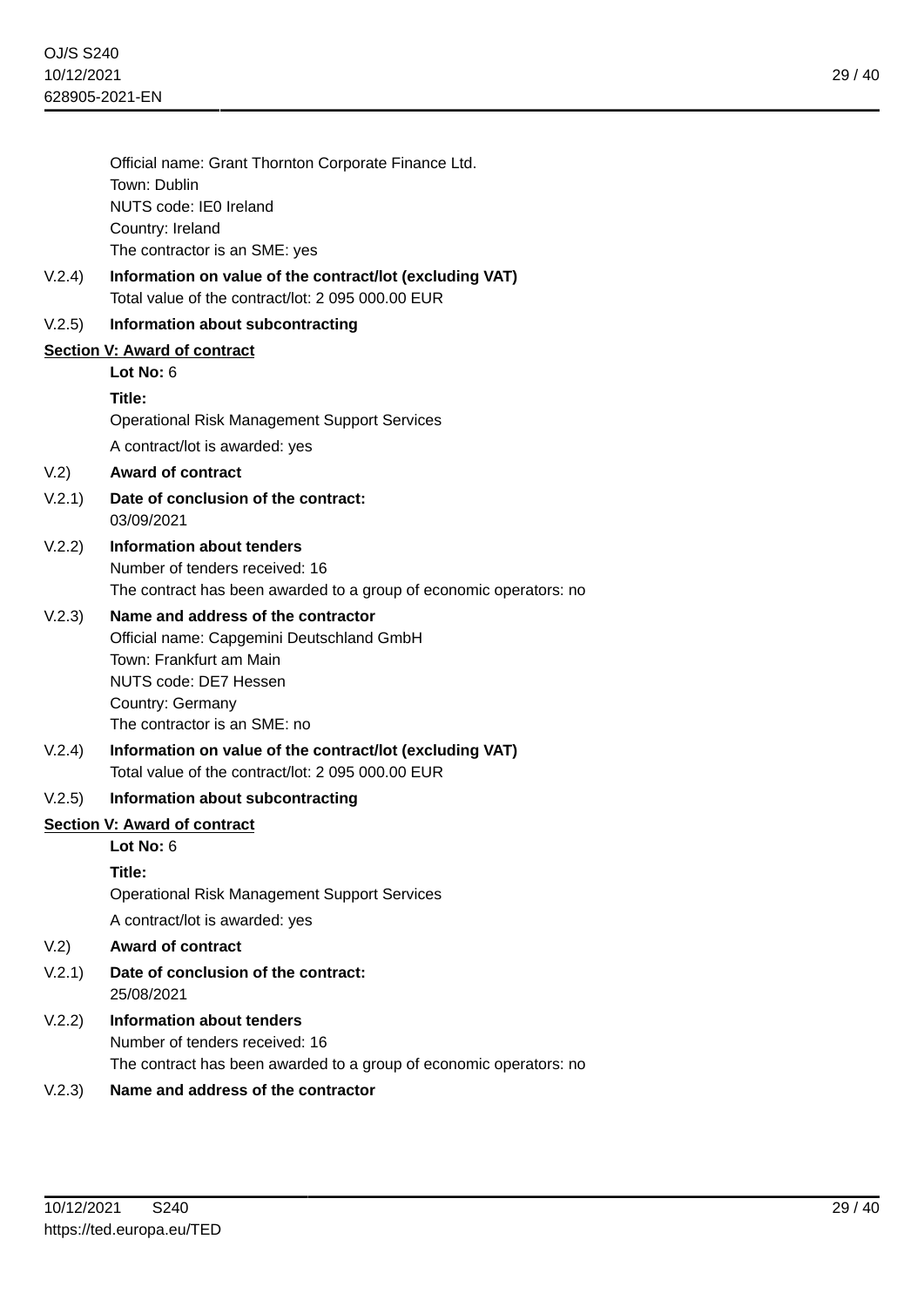|        | Official name: Fintegral Deutschland AG                                                                       |
|--------|---------------------------------------------------------------------------------------------------------------|
|        | Town: Frankfurt am Main                                                                                       |
|        | NUTS code: DE7 Hessen                                                                                         |
|        | Country: Germany                                                                                              |
|        | The contractor is an SME: no                                                                                  |
| V.2.4) | Information on value of the contract/lot (excluding VAT)<br>Total value of the contract/lot: 2 095 000.00 EUR |
| V.2.5) | Information about subcontracting                                                                              |
|        | <b>Section V: Award of contract</b>                                                                           |
|        | Lot No: $6$                                                                                                   |
|        | Title:                                                                                                        |
|        | <b>Operational Risk Management Support Services</b>                                                           |
|        | A contract/lot is awarded: yes                                                                                |
| V.2)   | <b>Award of contract</b>                                                                                      |
| V.2.1) | Date of conclusion of the contract:<br>25/08/2021                                                             |
| V.2.2) | Information about tenders                                                                                     |
|        | Number of tenders received: 16                                                                                |
|        | The contract has been awarded to a group of economic operators: no                                            |
| V.2.3) | Name and address of the contractor                                                                            |
|        | Official name: Wavestone S.A.                                                                                 |
|        | Town: Paris La Défense<br>NUTS code: FR1 Ile-de-France                                                        |
|        | Country: France                                                                                               |
|        | The contractor is an SME: yes                                                                                 |
| V.2.4) | Information on value of the contract/lot (excluding VAT)                                                      |
|        | Total value of the contract/lot: 2 095 000.00 EUR                                                             |
| V.2.5) | Information about subcontracting                                                                              |
|        | <b>Section V: Award of contract</b>                                                                           |
|        | Lot No: 6                                                                                                     |
|        | Title:                                                                                                        |
|        | <b>Operational Risk Management Support Services</b>                                                           |
|        | A contract/lot is awarded: yes                                                                                |
| V.2)   | <b>Award of contract</b>                                                                                      |
| V.2.1) | Date of conclusion of the contract:<br>30/08/2021                                                             |
| V.2.2) | <b>Information about tenders</b>                                                                              |
|        | Number of tenders received: 16                                                                                |
|        | The contract has been awarded to a group of economic operators: no                                            |
| ハコふ    | Name and address of the contractor                                                                            |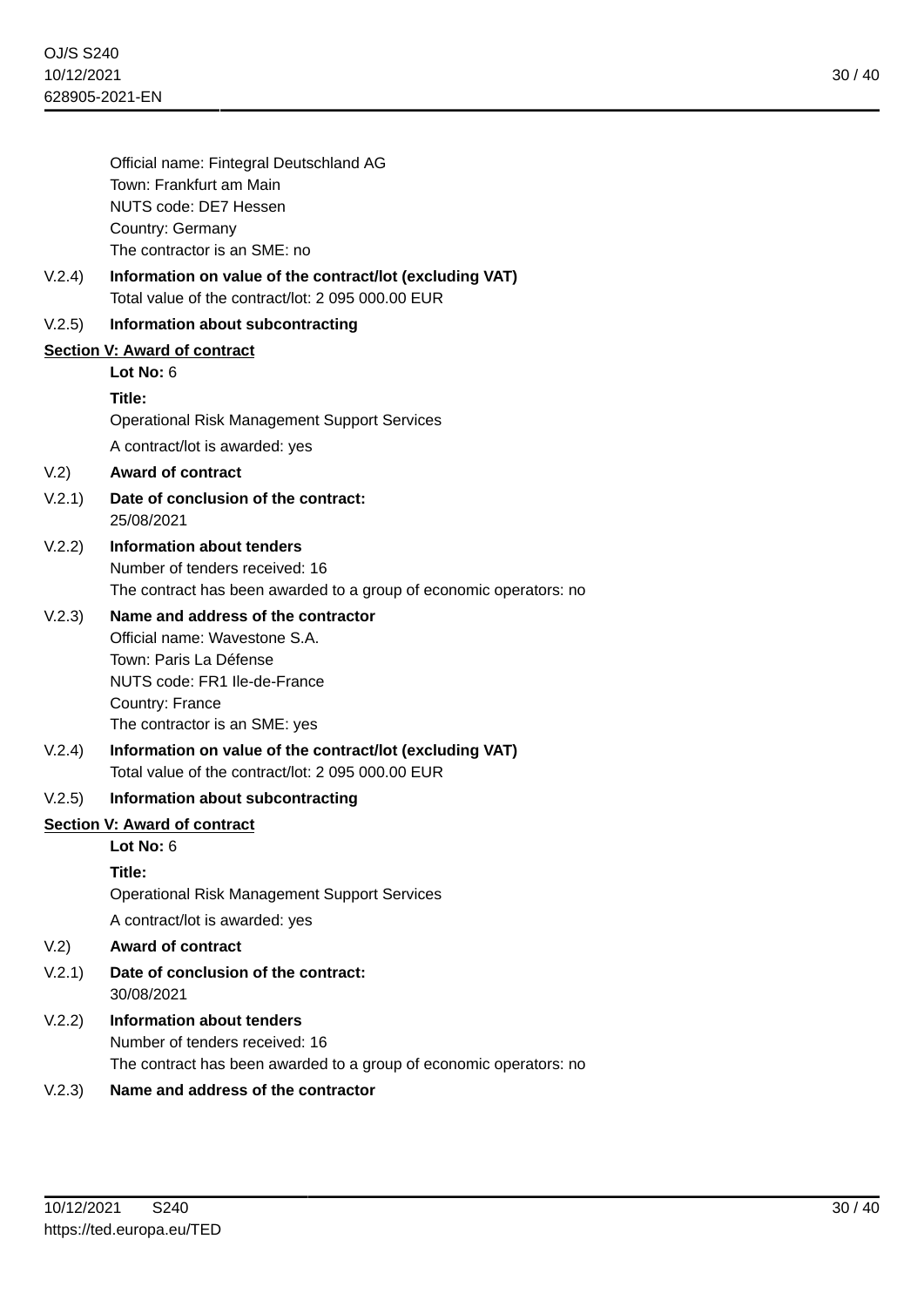| Official name: PwC EU Services EEIG                                          |
|------------------------------------------------------------------------------|
| Town: Sint Stevens-Woluwe                                                    |
| NUTS code: BE1 Région de Bruxelles-Capitale / Brussels Hoofdstedelijk Gewest |
| Country: Belgium                                                             |
| The contractor is an SME: no                                                 |
|                                                                              |

V.2.4) **Information on value of the contract/lot (excluding VAT)** Total value of the contract/lot: 2 095 000.00 EUR

## V.2.5) **Information about subcontracting**

## **Section V: Award of contract**

**Lot No:** 6

#### **Title:**

Operational Risk Management Support Services A contract/lot is awarded: yes

## V.2) **Award of contract**

- V.2.1) **Date of conclusion of the contract:** 25/08/2021
- V.2.2) **Information about tenders** Number of tenders received: 16 The contract has been awarded to a group of economic operators: no

# V.2.3) **Name and address of the contractor**

Official name: Fox-IT B.V. Town: Delft NUTS code: NL4 Zuid-Nederland Country: Netherlands The contractor is an SME: no

V.2.4) **Information on value of the contract/lot (excluding VAT)** Total value of the contract/lot: 2 095 000.00 EUR

#### V.2.5) **Information about subcontracting**

#### **Section V: Award of contract**

# **Lot No:** 6

## **Title:**

Operational Risk Management Support Services

A contract/lot is awarded: yes

- V.2) **Award of contract**
- V.2.1) **Date of conclusion of the contract:** 10/09/2021
- V.2.2) **Information about tenders** Number of tenders received: 16 The contract has been awarded to a group of economic operators: no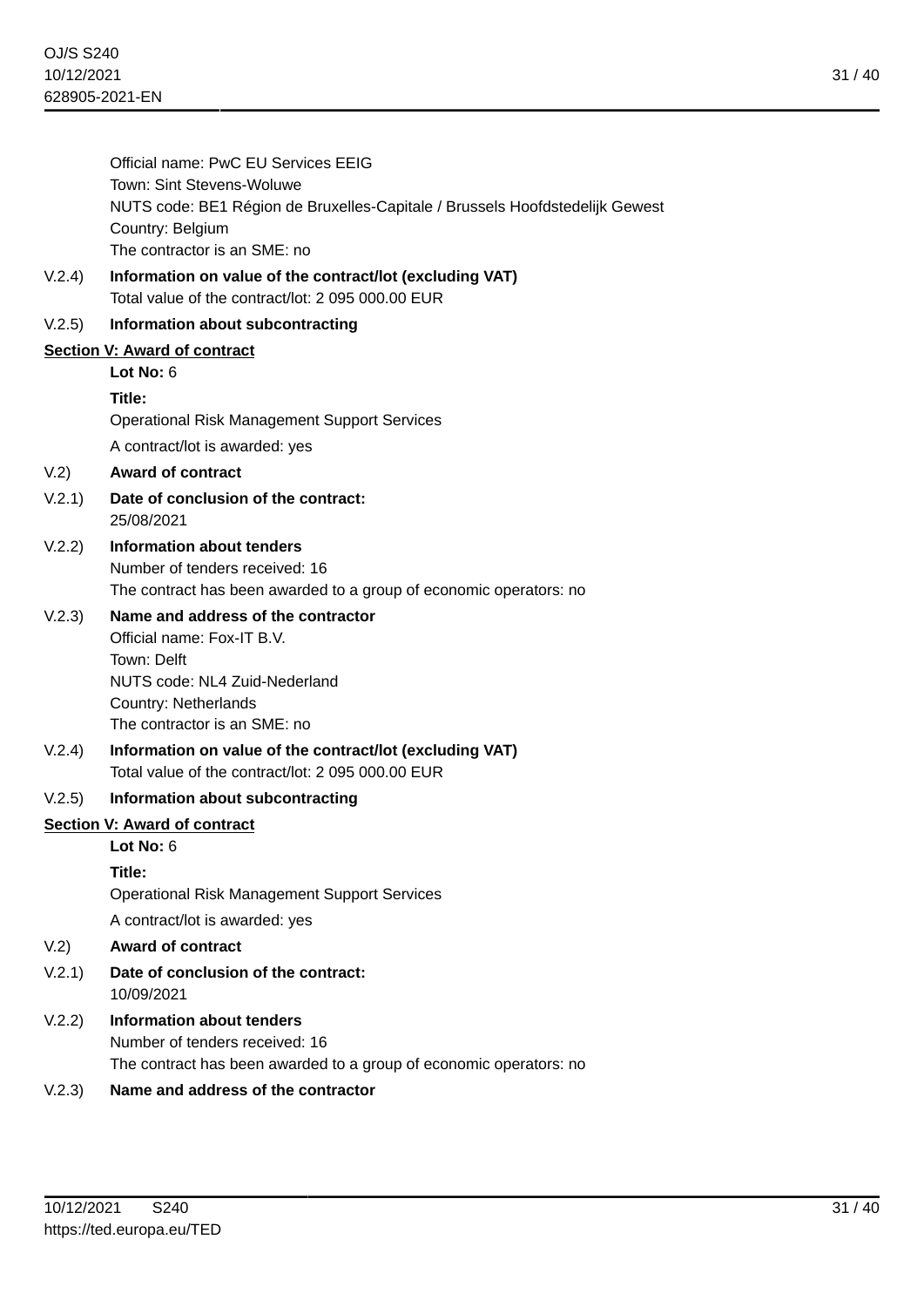| Official name: Ernst & Young Wirtschaftsprüfungsgesellschaft GmbH |
|-------------------------------------------------------------------|
| Town: Frankfurt am Main                                           |
| NUTS code: DE7 Hessen                                             |
| Country: Germany                                                  |
| The contractor is an SME: no                                      |

V.2.4) **Information on value of the contract/lot (excluding VAT)** Total value of the contract/lot: 2 095 000.00 EUR

#### V.2.5) **Information about subcontracting**

#### **Section V: Award of contract**

**Lot No:** 6

#### **Title:**

Information Security and Cyber Resilience Support Services A contract/lot is awarded: yes

#### V.2) **Award of contract**

- V.2.1) **Date of conclusion of the contract:** 24/08/2021
- V.2.2) **Information about tenders** Number of tenders received: 16 The contract has been awarded to a group of economic operators: no

## V.2.3) **Name and address of the contractor**

Official name: Consileon Business Consultancy GmbH Town: Frankfurt am Main NUTS code: DE7 Hessen Country: Germany The contractor is an SME: no

V.2.4) **Information on value of the contract/lot (excluding VAT)** Total value of the contract/lot: 2 095 000.00 EUR

#### V.2.5) **Information about subcontracting**

#### **Section V: Award of contract**

# **Lot No:** 6

## **Title:**

Operational Risk Management Support Services

A contract/lot is awarded: yes

- V.2) **Award of contract**
- V.2.1) **Date of conclusion of the contract:** 25/08/2021
- V.2.2) **Information about tenders** Number of tenders received: 16 The contract has been awarded to a group of economic operators: no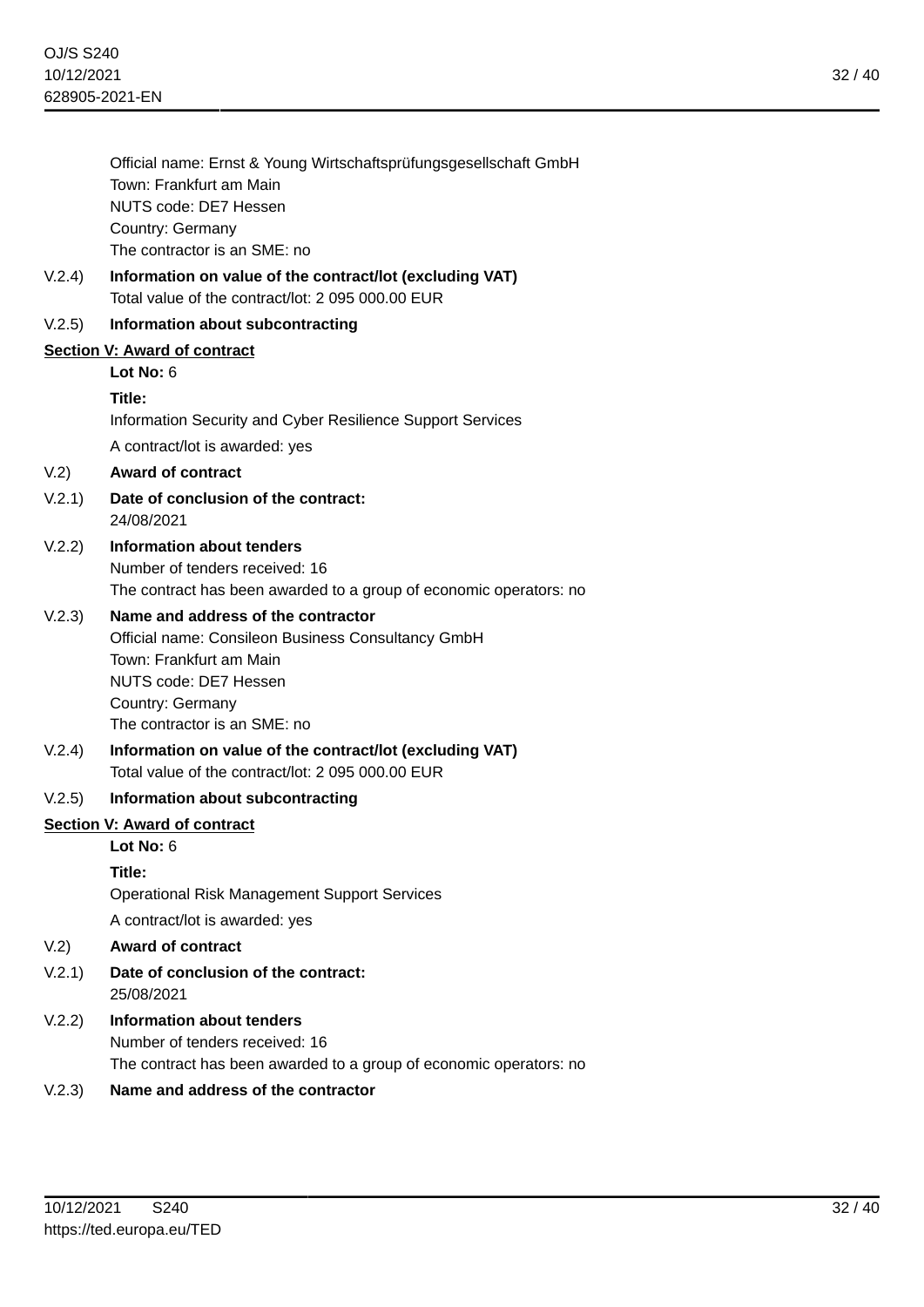|                                     | Official name: Oliver Wyman GmbH                                                                              |
|-------------------------------------|---------------------------------------------------------------------------------------------------------------|
|                                     | Town: Frankfurt am Main                                                                                       |
|                                     | NUTS code: DE7 Hessen                                                                                         |
|                                     | Country: Germany                                                                                              |
|                                     | The contractor is an SME: no                                                                                  |
| V.2.4)                              | Information on value of the contract/lot (excluding VAT)<br>Total value of the contract/lot: 2 095 000.00 EUR |
| V.2.5)                              | Information about subcontracting                                                                              |
|                                     | <b>Section V: Award of contract</b>                                                                           |
|                                     | Lot No: 7                                                                                                     |
|                                     | Title:                                                                                                        |
|                                     | Information Security and Cyber Resilience Support Services                                                    |
|                                     | A contract/lot is awarded: yes                                                                                |
| V.2)                                | <b>Award of contract</b>                                                                                      |
| V.2.1)                              | Date of conclusion of the contract:<br>01/09/2021                                                             |
| V.2.2)                              | Information about tenders                                                                                     |
|                                     | Number of tenders received: 24                                                                                |
|                                     | The contract has been awarded to a group of economic operators: no                                            |
| V.2.3)                              | Name and address of the contractor                                                                            |
|                                     | Official name: Atos Information Technology GmbH                                                               |
|                                     | Town: Frankfurt am Main                                                                                       |
|                                     | NUTS code: DE7 Hessen<br>Country: Germany                                                                     |
|                                     | The contractor is an SME: no                                                                                  |
| V.2.4)                              | Information on value of the contract/lot (excluding VAT)                                                      |
|                                     | Total value of the contract/lot: 1 400 000,00 EUR                                                             |
| V.2.5)                              | Information about subcontracting                                                                              |
| <b>Section V: Award of contract</b> |                                                                                                               |
|                                     | Lot No: 7                                                                                                     |
|                                     | Title:                                                                                                        |
|                                     | Information Security and Cyber Resilience Support Services                                                    |
|                                     | A contract/lot is awarded: yes                                                                                |
| V.2)                                | <b>Award of contract</b>                                                                                      |
| V.2.1)                              | Date of conclusion of the contract:<br>27/08/2021                                                             |
| V.2.2)                              | <b>Information about tenders</b>                                                                              |
|                                     | Number of tenders received: 24                                                                                |
|                                     | The contract has been awarded to a group of economic operators: no                                            |
|                                     |                                                                                                               |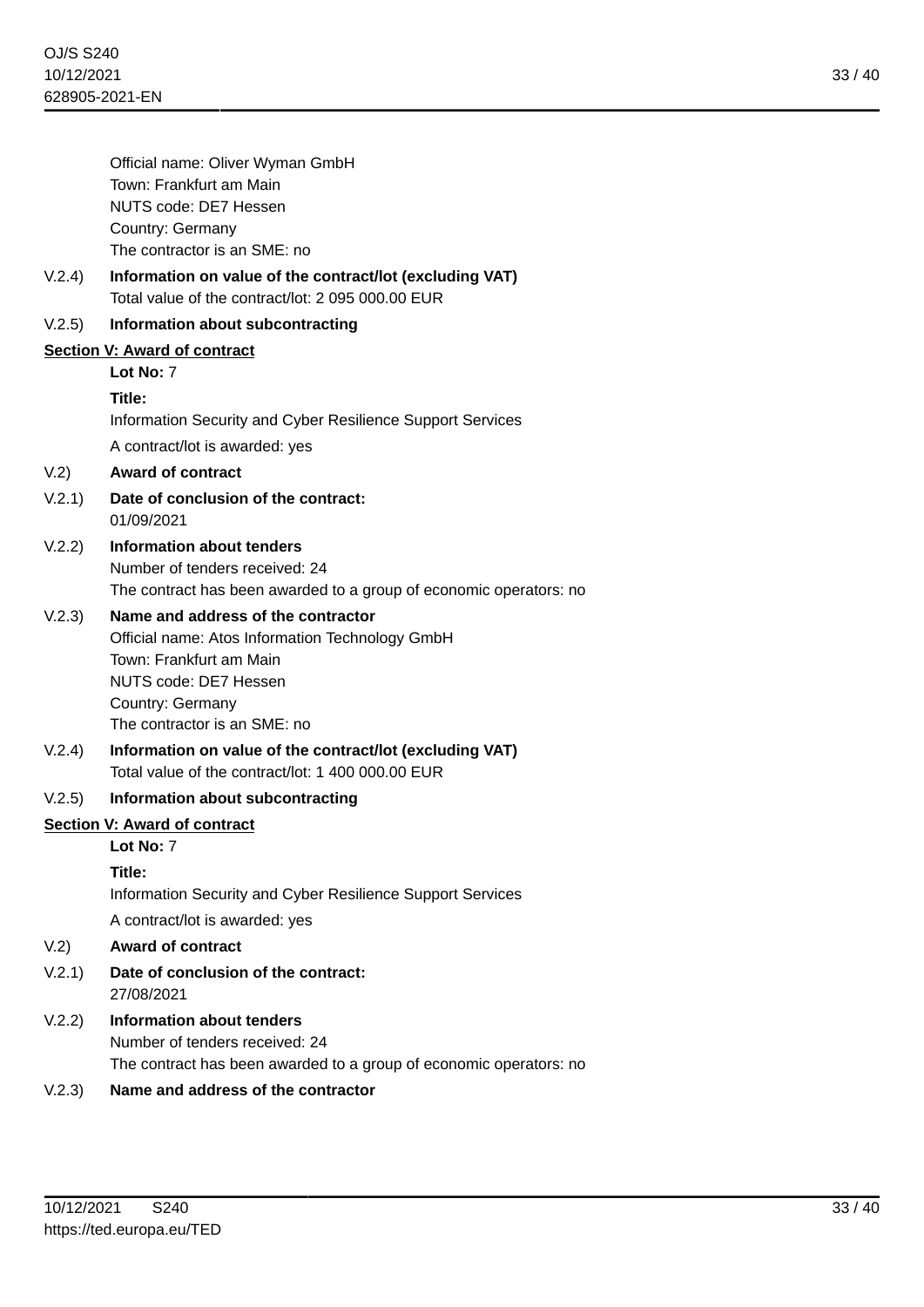34 / 40

| Official name: Tata Consultancy Services Deutschland GmbH |
|-----------------------------------------------------------|
| Town: Frankfurt am Main                                   |
| NUTS code: DE7 Hessen                                     |
| Country: Germany                                          |
| The contractor is an SME: no                              |

V.2.4) **Information on value of the contract/lot (excluding VAT)** Total value of the contract/lot: 1 400 000.00 EUR

## V.2.5) **Information about subcontracting**

## **Section V: Award of contract**

**Lot No:** 7

#### **Title:**

Information Security and Cyber Resilience Support Services A contract/lot is awarded: yes

#### V.2) **Award of contract**

V.2.1) **Date of conclusion of the contract:** 24/08/2021

## V.2.2) **Information about tenders** Number of tenders received: 24

The contract has been awarded to a group of economic operators: no

## V.2.3) **Name and address of the contractor**

Official name: S2 Grupo de Innovación en Procesos Organizativos, S.L.U Town: Valencia NUTS code: ES5 Este Country: Spain The contractor is an SME: no

V.2.4) **Information on value of the contract/lot (excluding VAT)** Total value of the contract/lot: 1 400 000.00 EUR

## V.2.5) **Information about subcontracting**

#### **Section V: Award of contract**

# **Lot No:** 7

## **Title:**

Information Security and Cyber Resilience Support Services

A contract/lot is awarded: yes

#### V.2) **Award of contract**

- V.2.1) **Date of conclusion of the contract:** 25/08/2021
- V.2.2) **Information about tenders** Number of tenders received: 24 The contract has been awarded to a group of economic operators: no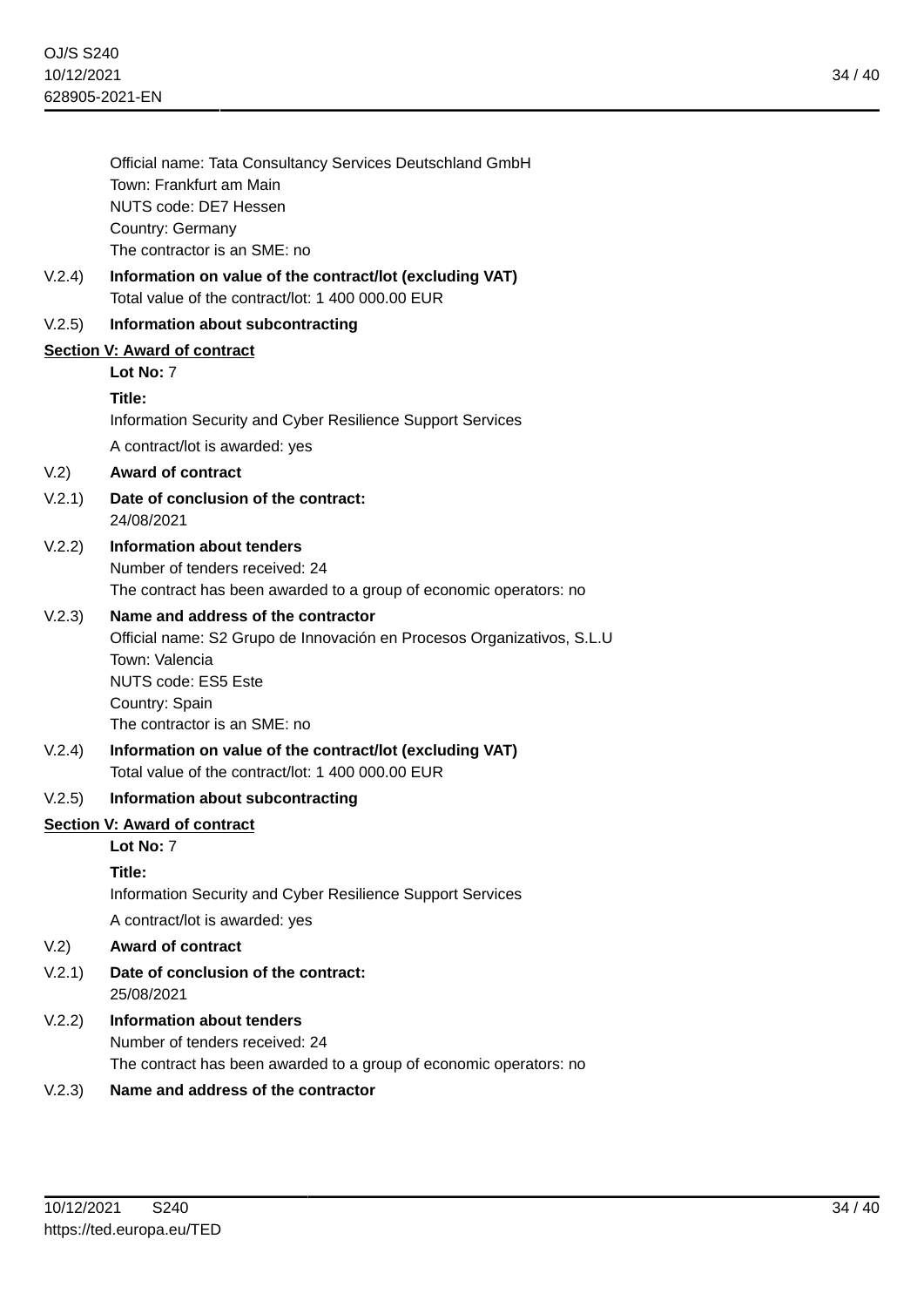35 / 40

|        | Official name: Wavestone S.A                                                                                  |
|--------|---------------------------------------------------------------------------------------------------------------|
|        | Town: Paris La Défense                                                                                        |
|        | NUTS code: FR1 Ile-de-France                                                                                  |
|        | Country: France<br>The contractor is an SME: no                                                               |
| V.2.4) | Information on value of the contract/lot (excluding VAT)<br>Total value of the contract/lot: 1 400 000.00 EUR |
| V.2.5) | Information about subcontracting                                                                              |
|        | Section V: Award of contract                                                                                  |
|        | Lot No: 7                                                                                                     |
|        | Title:                                                                                                        |
|        | Information Security and Cyber Resilience Support Services                                                    |
|        | A contract/lot is awarded: yes                                                                                |
| V.2)   | <b>Award of contract</b>                                                                                      |
| V.2.1) | Date of conclusion of the contract:<br>09/09/2021                                                             |
| V.2.2) | Information about tenders                                                                                     |
|        | Number of tenders received: 24                                                                                |
|        | The contract has been awarded to a group of economic operators: no                                            |
| V.2.3) | Name and address of the contractor                                                                            |
|        | Official name: GMV Soluciones Globales Internet, S.A.U                                                        |
|        | Town: Madrid<br>NUTS code: ES3 Comunidad de Madrid                                                            |
|        | Country: Spain                                                                                                |
|        | The contractor is an SME: no                                                                                  |
| V.2.4) | Information on value of the contract/lot (excluding VAT)                                                      |
|        | Total value of the contract/lot: 1 400 000,00 EUR                                                             |
| V.2.5) | Information about subcontracting                                                                              |
|        | Section V: Award of contract                                                                                  |
|        | Lot No: 7                                                                                                     |
|        | Title:                                                                                                        |
|        | Information Security and Cyber Resilience Support Services                                                    |
|        | A contract/lot is awarded: yes                                                                                |
| V.2)   | <b>Award of contract</b>                                                                                      |
| V.2.1) | Date of conclusion of the contract:<br>03/09/2021                                                             |
| V.2.2) | Information about tenders                                                                                     |
|        | Number of tenders received: 24                                                                                |
|        | The contract has been awarded to a group of economic operators: no                                            |
| V.2.3) | Name and address of the contractor                                                                            |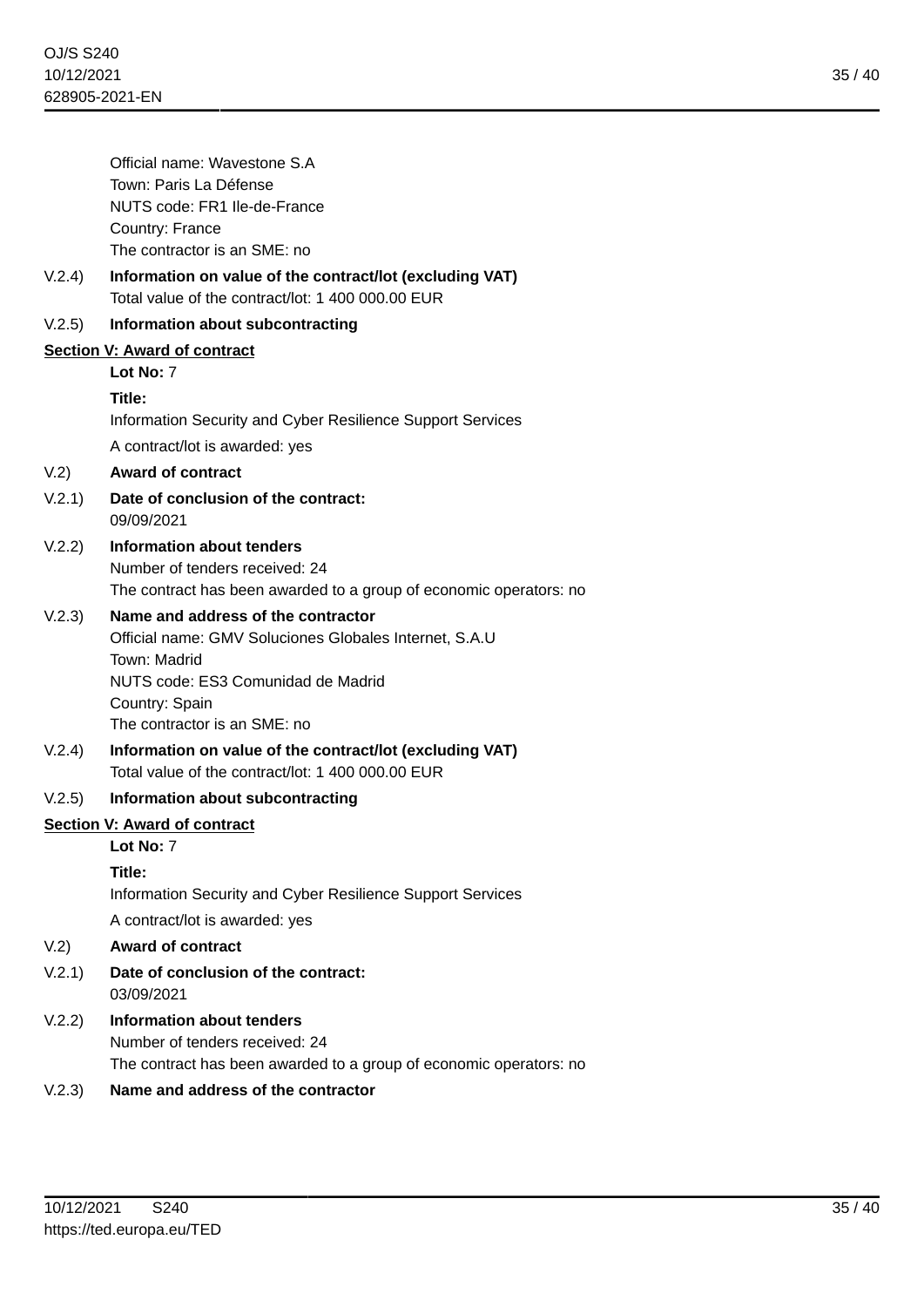|        | Official name: Capgemini Deutschland GmbH                          |
|--------|--------------------------------------------------------------------|
|        | Town: Frankfurt am Main                                            |
|        | NUTS code: DE7 Hessen                                              |
|        | Country: Germany<br>The contractor is an SME: no                   |
| V.2.4) | Information on value of the contract/lot (excluding VAT)           |
|        | Total value of the contract/lot: 1 400 000.00 EUR                  |
| V.2.5) | Information about subcontracting                                   |
|        | Section V: Award of contract                                       |
|        | Lot No: $8$                                                        |
|        | Title:                                                             |
|        | R&D/Innovation Research/Technological Development Services         |
|        | A contract/lot is awarded: yes                                     |
| V.2)   | <b>Award of contract</b>                                           |
| V.2.1) | Date of conclusion of the contract:<br>27/08/2021                  |
| V.2.2) | Information about tenders                                          |
|        | Number of tenders received: 18                                     |
|        | The contract has been awarded to a group of economic operators: no |
| V.2.3) | Name and address of the contractor                                 |
|        | Official name: Tata Consultancy Services Deutschland GmbH          |
|        | Town: Frankfurt am Main<br>NUTS code: DE7 Hessen                   |
|        | Country: Germany                                                   |
|        | The contractor is an SME: no                                       |
| V.2.4) | Information on value of the contract/lot (excluding VAT)           |
|        | Total value of the contract/lot: 2 165 000.00 EUR                  |
| V.2.5) | Information about subcontracting                                   |
|        | Section V: Award of contract                                       |
|        | Lot No: 8                                                          |
|        | Title:                                                             |
|        | R&D/Innovation Research/Technological Development Services         |
|        | A contract/lot is awarded: yes                                     |
| V.2)   | <b>Award of contract</b>                                           |
| V.2.1) | Date of conclusion of the contract:<br>03/09/2021                  |
| V.2.2) | Information about tenders                                          |
|        | Number of tenders received: 18                                     |
|        | The contract has been awarded to a group of economic operators: no |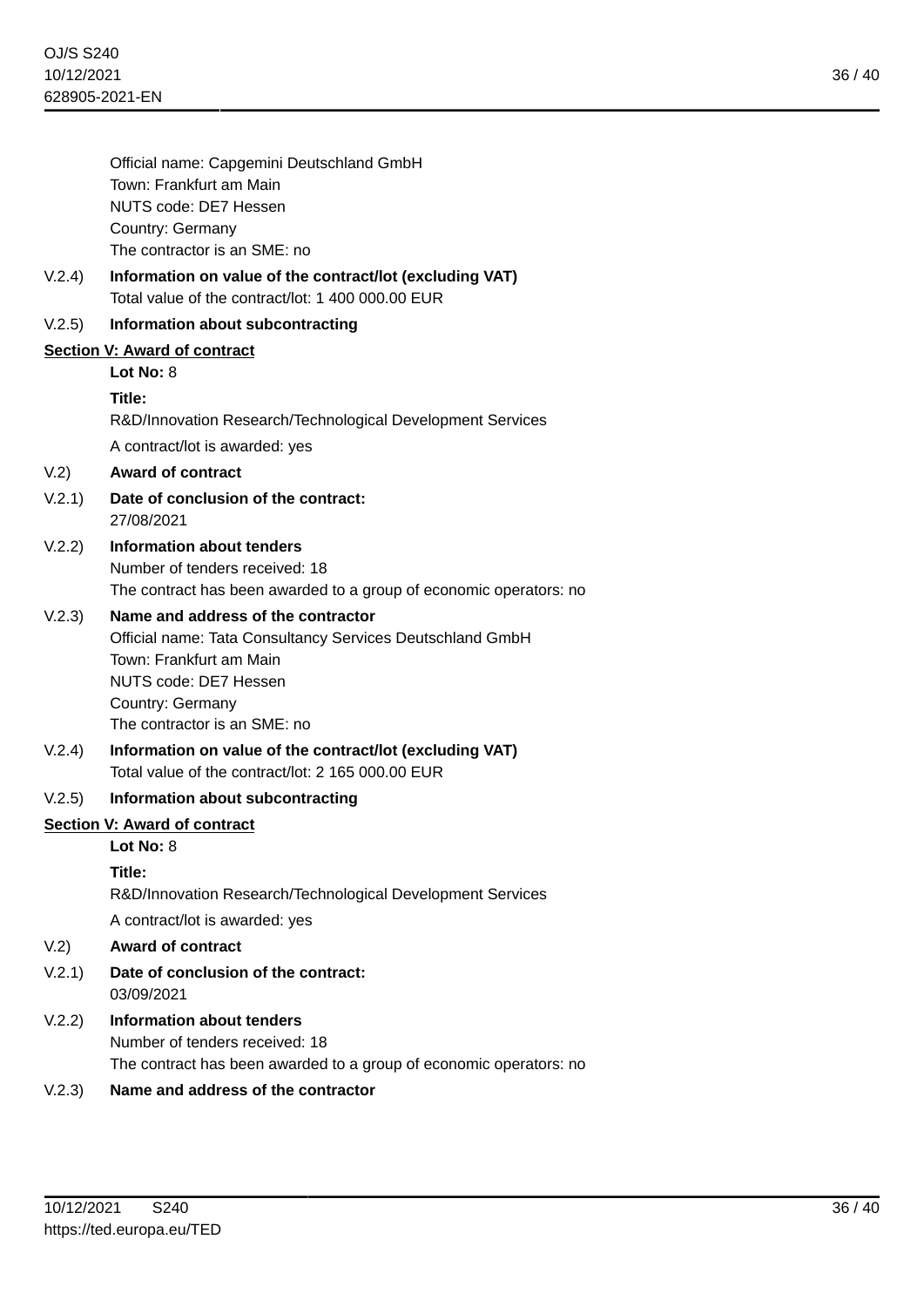|        | Official name: Capgemini Deutschland GmbH                                                                     |
|--------|---------------------------------------------------------------------------------------------------------------|
|        | Town: Frankfurt am Main                                                                                       |
|        | NUTS code: DE7 Hessen                                                                                         |
|        | Country: Germany<br>The contractor is an SME: no                                                              |
|        |                                                                                                               |
| V.2.4) | Information on value of the contract/lot (excluding VAT)<br>Total value of the contract/lot: 2 165 000.00 EUR |
| V.2.5) | Information about subcontracting                                                                              |
|        | <b>Section V: Award of contract</b>                                                                           |
|        | Lot No: $8$                                                                                                   |
|        | Title:                                                                                                        |
|        | R&D/Innovation Research/Technological Development Services                                                    |
|        | A contract/lot is awarded: yes                                                                                |
| V.2)   | <b>Award of contract</b>                                                                                      |
| V.2.1) | Date of conclusion of the contract:<br>25/08/2021                                                             |
| V.2.2) | <b>Information about tenders</b>                                                                              |
|        | Number of tenders received: 18                                                                                |
|        | The contract has been awarded to a group of economic operators: no                                            |
| V.2.3) | Name and address of the contractor                                                                            |
|        | Official name: Craftworkz n.v.                                                                                |
|        | Town: Kontich                                                                                                 |
|        | <b>NUTS code: BE2 Vlaams Gewest</b><br>Country: Belgium                                                       |
|        | The contractor is an SME: yes                                                                                 |
| V.2.4) | Information on value of the contract/lot (excluding VAT)                                                      |
|        | Total value of the contract/lot: 2 165 000.00 EUR                                                             |
| V.2.5) | Information about subcontracting                                                                              |
|        | Section V: Award of contract                                                                                  |
|        | Lot No: 8                                                                                                     |
|        | Title:                                                                                                        |
|        | R&D/Innovation Research/Technological Development Services                                                    |
|        | A contract/lot is awarded: yes                                                                                |
| V.2)   | <b>Award of contract</b>                                                                                      |
| V.2.1) | Date of conclusion of the contract:<br>26/08/2021                                                             |
| V.2.2) | <b>Information about tenders</b>                                                                              |
|        | Number of tenders received: 18                                                                                |
|        | The contract has been awarded to a group of economic operators: no                                            |
| V.2.3) | Name and address of the contractor                                                                            |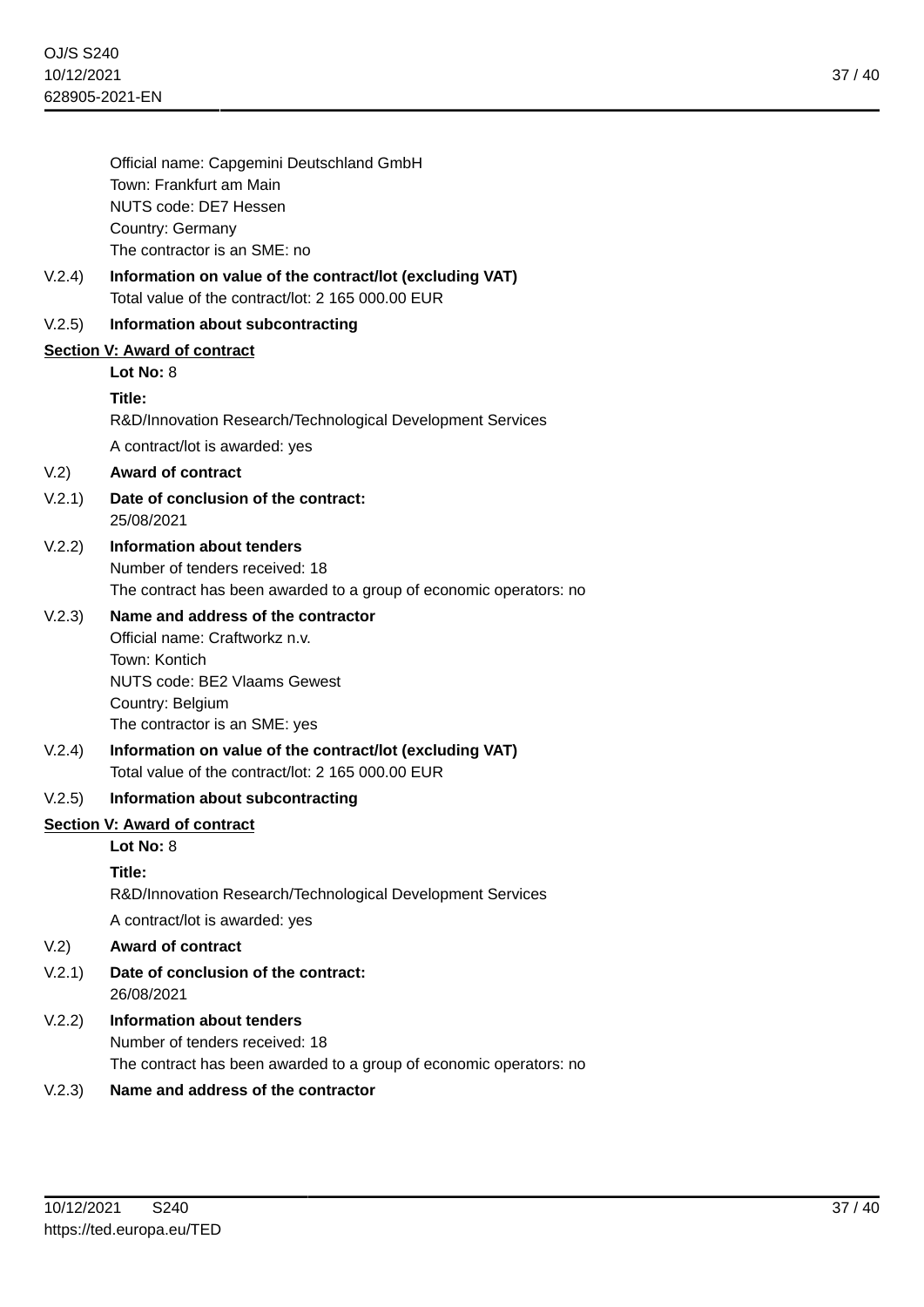|                              | Official name: Grant Thornton Corporate Finance Ltd<br>Town: Dublin                                           |
|------------------------------|---------------------------------------------------------------------------------------------------------------|
|                              | NUTS code: IE0 Ireland                                                                                        |
|                              | Country: Ireland                                                                                              |
|                              | The contractor is an SME: no                                                                                  |
| V.2.4)                       | Information on value of the contract/lot (excluding VAT)<br>Total value of the contract/lot: 2 165 000.00 EUR |
| V.2.5)                       | Information about subcontracting                                                                              |
| Section V: Award of contract |                                                                                                               |
|                              | Lot No: 8                                                                                                     |
|                              | Title:                                                                                                        |
|                              | R&D/Innovation Research/Technological Development Services                                                    |
|                              | A contract/lot is awarded: yes                                                                                |
| V.2)                         | <b>Award of contract</b>                                                                                      |
| V.2.1)                       | Date of conclusion of the contract:<br>24/08/2021                                                             |
| V.2.2)                       | Information about tenders                                                                                     |
|                              | Number of tenders received: 18                                                                                |
|                              | The contract has been awarded to a group of economic operators: no                                            |
| V.2.3)                       | Name and address of the contractor                                                                            |
|                              | Official name: Capimvest S.A.                                                                                 |
|                              | Town: Rixensart<br><b>NUTS code: BE2 Vlaams Gewest</b>                                                        |
|                              | Country: Belgium                                                                                              |
|                              | The contractor is an SME: yes                                                                                 |
| V.2.4)                       | Information on value of the contract/lot (excluding VAT)<br>Total value of the contract/lot: 2 165 000.00 EUR |
| V.2.5)                       | Information about subcontracting                                                                              |
| Section V: Award of contract |                                                                                                               |
|                              | Lot No: 8                                                                                                     |
|                              | Title:                                                                                                        |
|                              | R&D/Innovation Research/Technological Development Services                                                    |
|                              | A contract/lot is awarded: yes                                                                                |
| V.2)                         | <b>Award of contract</b>                                                                                      |
| V.2.1)                       | Date of conclusion of the contract:<br>26/08/2021                                                             |
| V.2.2)                       | Information about tenders                                                                                     |
|                              | Number of tenders received: 18                                                                                |
|                              | The contract has been awarded to a group of economic operators: no                                            |
| V.2.3)                       | Name and address of the contractor                                                                            |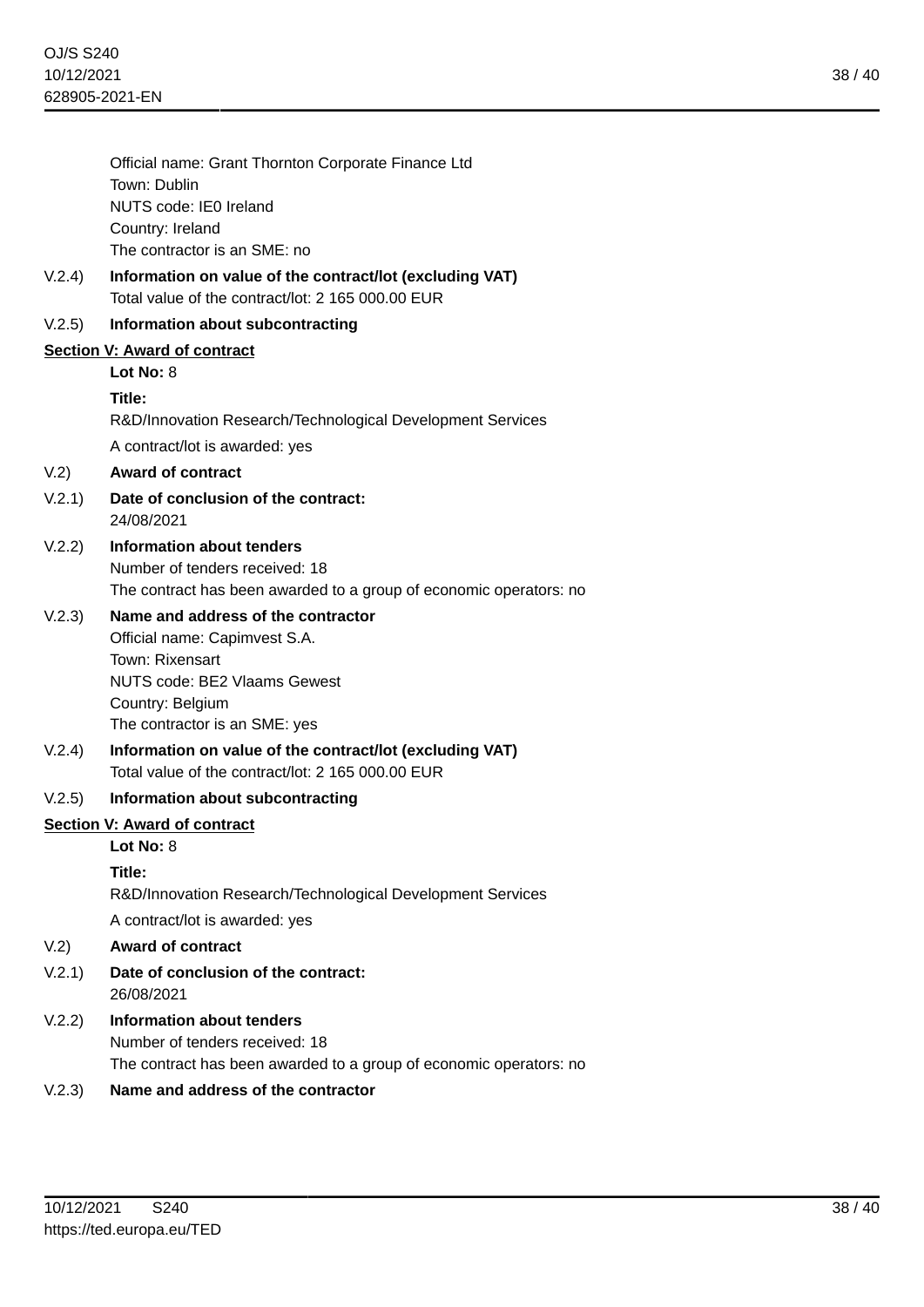Official name: Venturexpert Capital Town: Montlouis-sur-Loire NUTS code: FRB Centre — Val de Loire Country: France The contractor is an SME: yes

V.2.4) **Information on value of the contract/lot (excluding VAT)** Total value of the contract/lot: 2 165 000.00 EUR

## V.2.5) **Information about subcontracting**

## **Section VI: Complementary information**

## VI.3) **Additional information:**

The tender procedure was conducted in accordance with ECB Decision 2016/2 laying down the Rules on Procurement (as amended), available on the ECB website at [http://www.ecb.europa.eu/ecb/jobsproc/tenders/](http://www.ecb.europa.eu/ecb/jobsproc/tenders/html/index.en.html) [html/index.en.html.](http://www.ecb.europa.eu/ecb/jobsproc/tenders/html/index.en.html)

The total values of the procurement and contract(s) indicated in Section II.1.7) and Section(s) V.2.4) are an indicative non-binding spending estimate at the time of contract award.

The actual value of the contract(s) may differ and will be determined by actual business needs, up to the maximum procurement value specified in Section II.1.7).

The estimated value indicated per contract for multi-supplier framework agreements in each case represents the total value of the overall procurement specified in Section II.1.7), as the value of orders awarded per contractor/ lot may not be determined upfront.

#### VI.4) **Procedures for review**

#### VI.4.1) **Review body**

Official name: Procurement Review Body of the European Central Bank, c/o Legal Advice Team Postal address: Sonnemannstrasse 22 Town: Frankfurt am Main Postal code: 60314 Country: Germany Telephone: +49 6913440 Fax: +49 6913446886 Internet address: <http://www.ecb.europa.eu>

#### VI.4.2) **Body responsible for mediation procedures**

Official name: The European Ombudsman Postal address: 1 avenue du Président Robert Schuman, CS 30403 Town: Strasbourg Cedex Postal code: 67001 Country: France

#### VI.4.3) **Review procedure**

Precise information on deadline(s) for review procedures:

Within 10 days of receipt of the notification in accordance with Article 34(1) or the first sentence of Article 34(3) of ECB Decision 2016/2 laying down the Rules on Public Procurement. Further requirements are outlined in Article 39 of this Decision. A complaint to the European Ombudsman does not affect the deadline for lodging appeals.

#### VI.4.4) **Service from which information about the review procedure may be obtained**